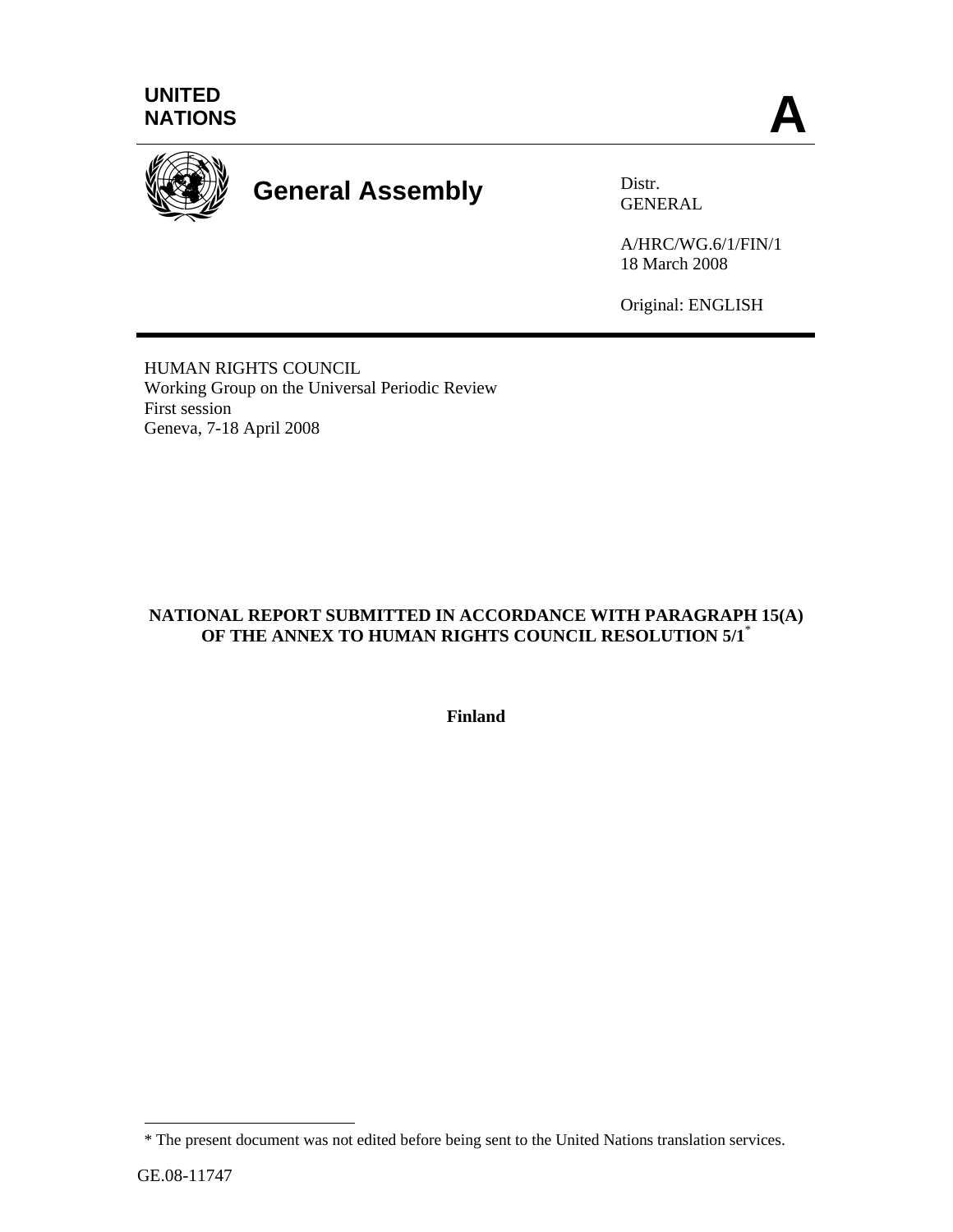## **A. NATIONAL PREPARATION OF THE REPORT**

1. The Ministry for Foreign Affairs was responsible for preparing and coordinating Finland's national report submitted for periodic review by the Human Rights Council of the United Nations (UN). The report was prepared jointly with the Prime Minister's Office and the relevant ministries.

2. Participation by civil society in the reporting process significantly contributed to both the report's content and the Government's continuous and open human rights dialogue with non-governmental organisations. On 6 February 2008 the Ministry for Foreign Affairs arranged a discussion meeting, which was also attended by representatives of a number of ministries. At this meeting, non-governmental organisations expressed their views on the challenges of Finland's human rights situation and put forward proposals on how to ensure more effective implementation of human rights. The draft report was sent out to organisations for comment before the discussion meeting.

3. The Government is drafting an extensive report on human rights policy in Finland and will give it to the Parliament in spring 2009. The drafting of the present UPR report was combined with the preparation of the human rights policy report. For instance a consultation meeting with the guardians of the law and the relevant ombudsmen that was arranged on 25 January 2008 for the human rights policy reporting produced valuable information on the implementation of those basic rights and human rights which these actors deal with in their work.

4. The methodology of the reporting process is largely based on consultation and activation of civil society. The reporting has offered Finland an opportunity to assess the national human rights situation in a self-critical manner. This assessment has enabled an inventory of developments and good practices and a discussion on the existing obstacles to the full implementation of human rights. Moreover, the UPR reporting has contributed to opening a discussion about the priority of different measures and further strengthened the Government's commitment to implement human rights, democracy and the rule of law.

# **B. FRAME OF REFERENCE OF HUMAN RIGHTS IN FINLAND**

## *Basic rights and liberties*

5. In Finland, public authorities are responsible for ensuring the implementation of basic rights and human rights. An overall reform of the basic rights and liberties took effect on 1 August 1995. Its main purpose was to create in Finland a basic rights system that is in full compliance with the international human rights obligations and thus reinforce the fulfilment of these obligations at national level. The Constitution of Finland (731/1999) guarantees the inviolability of human dignity and the freedoms and rights of the individual and promotes justice in society. One of the objectives of the basic rights reform carried out was to increase the direct applicability of basic rights and liberties by courts and other authorities in their decisions. Before the reform these authorities made only limited references to basic rights and liberties, but thereafter they have clearly referred increasingly to these rights in the reasoning for their decisions.

## *Legislation*

6. Finnish legislation consists of a great number of statutes (the Constitution, the acts and the lower level legislation). In addition, as a member state of the European Union, Finland applies directly applicable Community legislation. Because of the extensive number of statutes it is impossible to provide a detailed analysis of the implementation of human rights at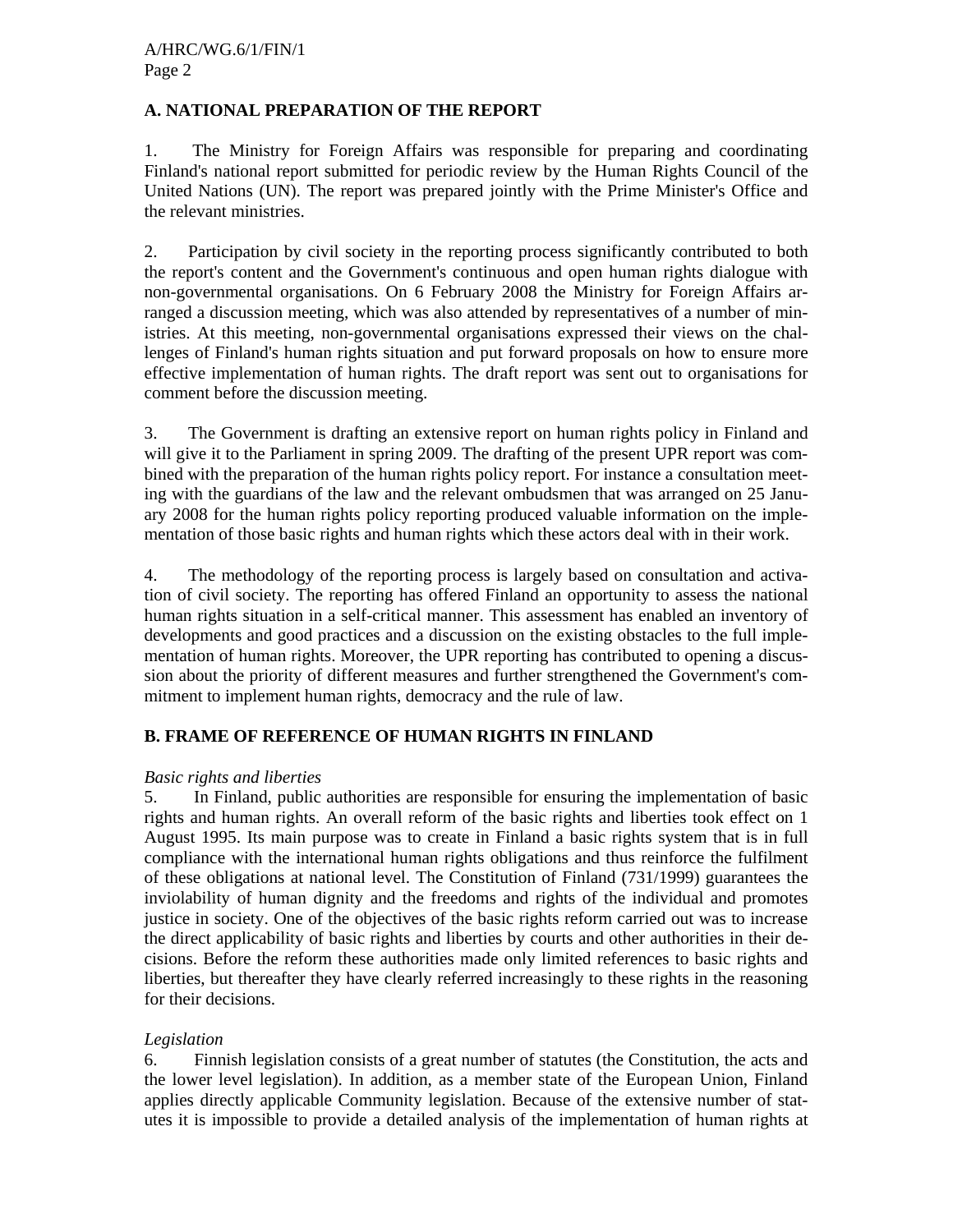the level of legislation. Below in this report reference is made to legislation in thematic contexts.

### *Judiciary*

7. The Constitution of Finland guarantees everyone the right to have his or her case dealt with appropriately and without undue delay by a legally competent court of law or other authority, as well as to have a decision pertaining to his or her rights or obligations reviewed by a court of law or other independent organ for the administration of justice. Provisions concerning the publicity of proceedings, the right to be heard, the right to receive a reasoned decision and the right of appeal are laid down by an act. The courts of law are independent and impartial. In their decision-making, the courts of law are only bound by the law currently in force. No external actor can intervene in their decisions.

### *European remedies*

8. Finnish authorities and courts are responsible for ensuring compliance with obligations deriving from the European Community law and the European Convention on Human Rights. In these contexts, as a rule, appellants primarily resort to national remedies. In some cases, however, it is possible to turn to European authorities or remedial bodies. For example, every person under the jurisdiction of Finland may appeal to the European Court of Human Rights, if he or she has exhausted the national remedies. For Finland the right of access to a court that is guaranteed by Article 6 of the European Convention on Human Rights ('Right to a fair trial') has been unproblematic. However, the excessive length of proceedings in Finland has caused problems and is currently the most frequent ground for judgments establishing Finland's violation of the Convention.

#### *Guardians of the law*

9. The Chancellor of Justice of the Government and the Parliamentary Ombudsman are the supreme guardians of the law in Finland. As an important part of their duties both of them monitor the implementation of basic rights and human rights. In practice, the Chancellor of Justice and the Parliamentary Ombudsman supervise legality by processing and ruling on complaints against actions of authorities and others performing public tasks. Both guardians of the law may also investigate matters on their own initiative. Their competence is limited to intervention due to procedural faults, and they may not amend judgments of the courts, which are independent, or of authorities. Through their work, however, the Chancellor of Justice and the Parliamentary Ombudsman can steer the authorities to take basic and human rights better into account in their activities.

#### *Ombudsmen*

10. Supervision of legality is additionally carried out by four other ombudsmen, with different emphasis on legality: the Ombudsman for Equality, the Data Protection Ombudsman, the Ombudsman for Minorities and the Ombudsman for Children. The ombudsmen may issue statements on defects that they have noticed and take initiatives if they deem it necessary.

### *Advisory boards*

11. Finland has long traditions of cooperation between the state administration and civil society. A good example of this cooperation is the large number of advisory boards, including the Advisory Board on Human Rights, the Advisory Board on Romani Affairs, the Advisory Board for Ethnic Relations, the Advisory Board for the Ombudsman for Children, the Advisory Board for Minority Issues, the Council for Gender Equality and the Advisory Board for Sámi Affairs, where representatives of civil society contribute to the development of human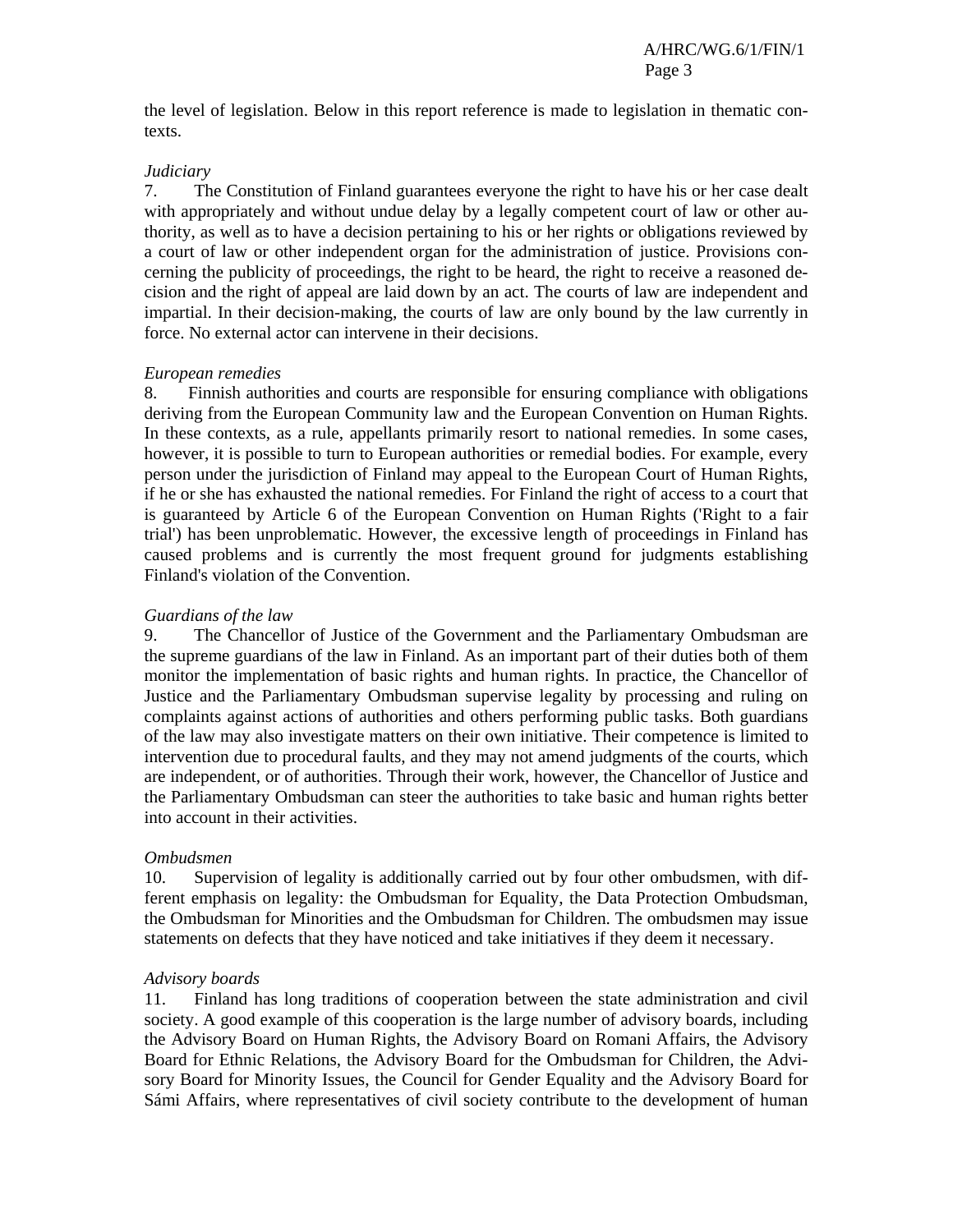rights. Among other things, the advisory boards issue statements and make proposals for the development of legislation and other measures.

## **C. PROMOTION AND PROTECTION OF HUMAN RIGHTS**

## *Promotion of human rights at international and national levels*

12. The Government of Finland actively promotes respect for human rights worldwide and considers the United Nations as the most important forum for multilateral cooperation. Finland will continue to work for strengthening the UN's authority and capacity and improving the efficiency of the UN system. Finland supports the special procedures under the Human Rights Council, such as the special rapporteurs and the working groups, and is fully committed to cooperation with them. Finland extends a permanent invitation to all special procedures under the Council to visit Finland and examine the national human rights situation. In 2008, Finland will increase its general support to the Office of the High Commissioner for Human Rights (OHCHR).

13. In addition to the UN, especially the institutions of the European Union, the Council of Europe and the Organization for Security and Co-operation in Europe are important international channels for Finland for influencing through human rights policy and achieving its objectives. As a global actor in human rights issues, the EU is a vital instrument of human rights policy for Finland. Finland has been active in promoting the accession of the EU to the European Convention on Human Rights. In 2008 Finland holds the OSCE Chairmanship.

14. According to the current Government programme Finland actively supports the promotion of human rights and democracy in all parts of the world, and this objective is pursued in bilateral, multilateral and EU cooperation. On 18 October 2007 the Government adopted Finland's Development Policy Programme for its term of office 2007–2010. According to the programme, Finland's development policy focuses on respecting human rights and promoting the realisation thereof and on an approach based on human rights.

### *Ratification of international human rights treaties*

15. In its pledges and commitments in April 2006 Finland pledged to ratify the Protocol to Prevent, Suppress and Punish Trafficking in Person, Especially Women and Children, supplementing the UN Convention against Transnational Organised Crime. The Protocol took effect in respect of Finland on 7 October 2006 (Treaty Series 70–71/2006). Finland has started to prepare the ratification of all other Conventions and Protocols listed in the pledges and commitments.

16. Finland pledged to ratify the 2000 Optional Protocol to the Convention on the Rights of the Child on the Sale of Children, Child Prostitution and Child Pornography. Finland signed the Protocol on 7 September 2007. The obligations laid down in the Protocol are mainly already contained in other international instruments binding on Finland, and thus most amendments of legislation required by them have been made. Finland aims at acceding to the Protocol during 2008. The national enforcement thereof is also one of the measures scheduled in the Government's Development Programme for Child and Youth Policy 2007–2011.

17. Finland also pledged to ratify the Optional Protocol to the UN Convention against Torture and Other Cruel, Inhuman or Degrading Treatment or Punishment. Finland signed the Protocol on 23 September 2003. An interministerial working group coordinated by the Ministry for Foreign Affairs is preparing a government bill for the approval of the Protocol. The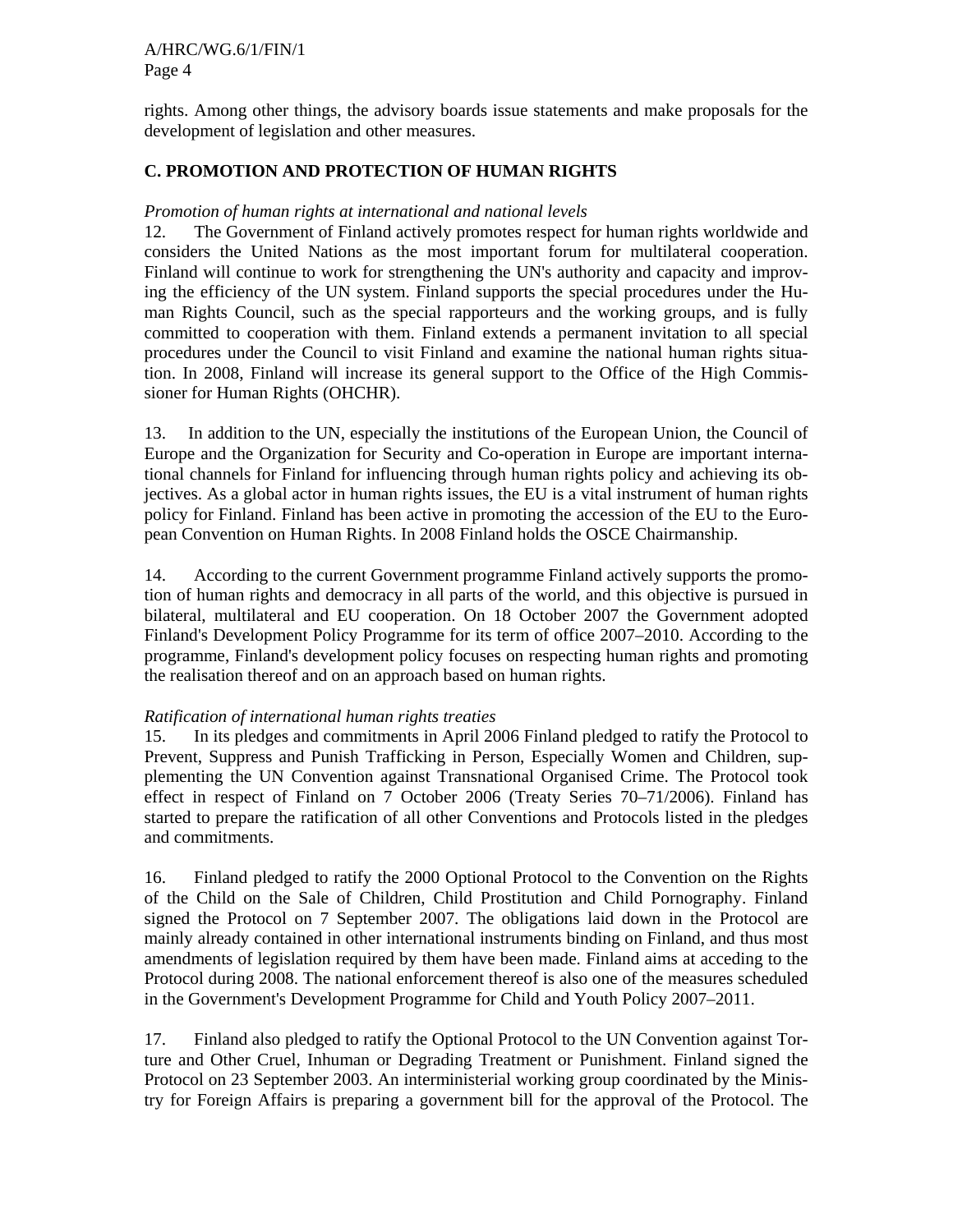current mandate of the working group expires on 30 April 2008. The Parliamentary Ombudsman has been proposed as the national monitoring body.

18. Finland signed the International Convention for the Protection of All Persons from Enforced Disappearance on 6 February 2007. A government bill for the enforcement of the Convention is being drafted.

19. The monitoring bodies for the UN human rights treaties have repeatedly recommended that Finland ratify ILO Convention 169 on Indigenous and Tribal Peoples. The Convention requires that a state party adopt special measures to safeguard the culture and language and the social and economic position of indigenous peoples. It has been regarded that Finnish legislation does not comply with the provisions of the Convention, mainly when it comes to the land rights of the Sámi. According to the Convention indigenous peoples shall have the right to decide their own priorities for the process of development as it affects the lands they inhabit (Article 7). Article 14 of the Convention provides that the rights of ownership and possession of indigenous peoples over the lands which they traditionally occupy shall be recognised. However, according to Article 34 of the Convention, the measures to be taken to give effect to the Convention shall be determined in a flexible manner, having regard to the conditions characteristic of each country. Finland has, for a long time, tried to determine the rights to the traditional Sámi areas in a manner that would be acceptable to all parties. The current situation is described below under paragraph 65.

20. In addition to the aforementioned treaties and protocols Finland will ratify the UN Convention on the Rights of Persons with Disabilities and its Optional Protocol. Finland signed both the Convention and the Protocol on 30 March 2007. The main part of Finnish legislation already complies with the requirements of the Convention. The Ministry of Social Affairs and Health is preparing the legislative amendments that the ratification of the Convention necessitates. The amendment required by Article 14 of the Convention (Liberty and security of person), concerning the use of coercion in special care for mentally handicapped persons, will be replaced by renewable legislation on the grounds for restrictions of basic rights and liberties. Moreover, Article 18 (Liberty of movement and nationality) and Article 19 (Living independently and being included in the community) require that 1) the restriction on choosing one's municipality of residence laid down in section 3 of the Municipality of Residence Act be eliminated by dividing the relevant costs between municipalities and that 2) section 13 of the Social Welfare Act be amended so that social services may be provided not only to the residents of a municipality but also to persons moving there. The preparation of the legislative amendments and the setting up of a national monitoring and coordination body will probably take about two or three years, after which the Convention on the Rights of Persons with Disabilities can be ratified.

21. Finland signed the Council of Europe Convention on Action against Trafficking in Human Beings on 29 August 2006. In January 2008 the Ministry for Foreign Affairs appointed a working group to examine what measures are required for the ratification of the Convention.

### *International human rights treaties under preparation*

22. Finland is positive towards the development of mechanisms for individual complaints and supports the preparation of the proposed optional protocol to the UN Covenant on Economic, Social and Cultural Rights so as to permit a procedure for individual complaints. Finland endeavours, by an active participation, to contribute to the work of the working group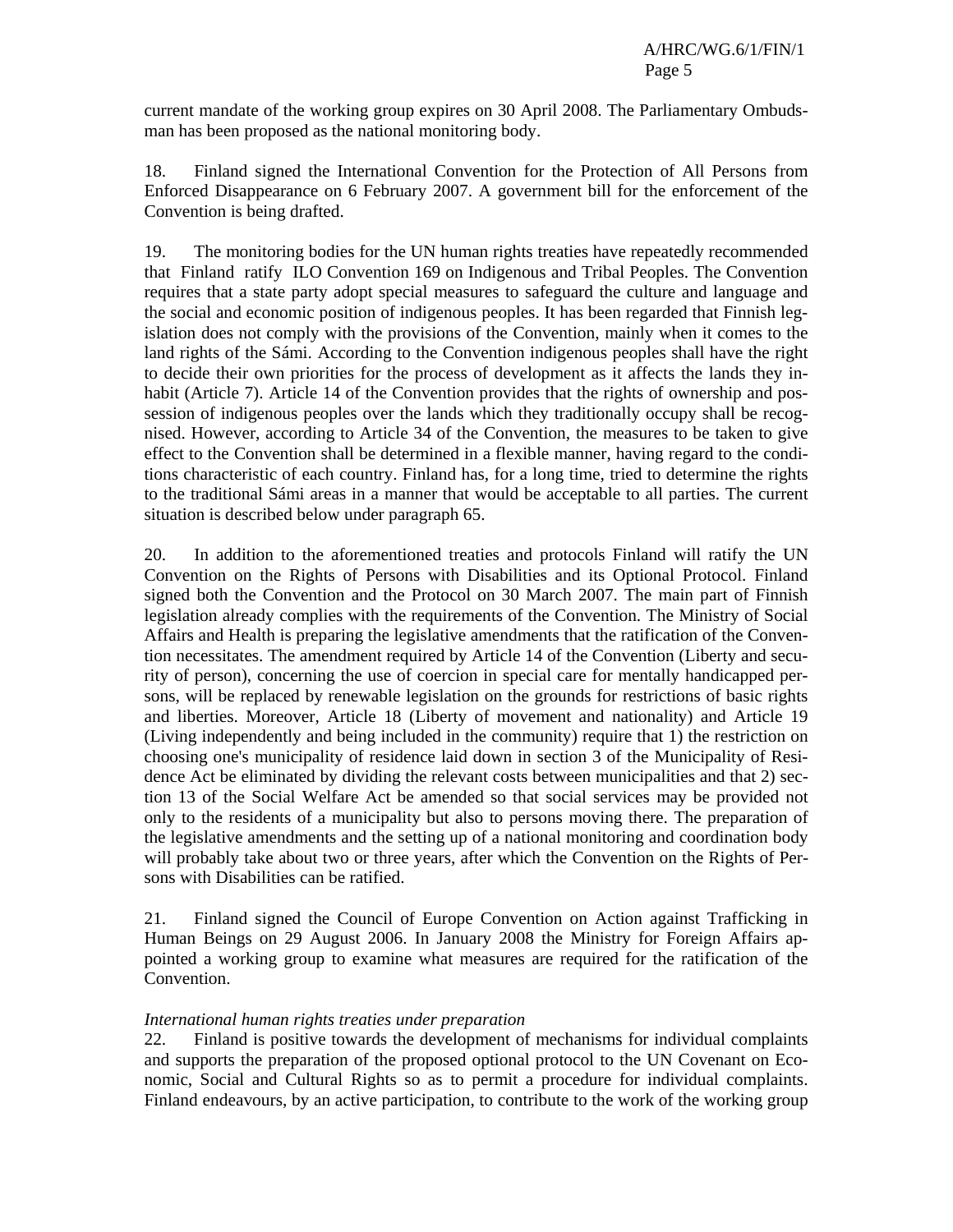drafting the Protocol, in order that the draft could be submitted to the Human Rights Council and the UN General Assembly for approval as soon as possible.

## *Reservations*

23. Finland monitors actively reservations made to international human rights treaties. The Government of Finland objects to reservations deemed to be incompatible with the purpose and objectives of a treaty. In 2006–2007 Finland notified to the UN Secretary General its objection to reservations made to the UN International Covenant on Civil and Political Rights and the Convention on the Elimination of All Forms of Discrimination against Women, just to mention a few examples.

24. Finland has valid reservations only concerning Article 10(2)(b), Article 10(3), Article 14(7) and Article 20(1) of the International Covenant on Civil and Political Rights. The necessity of the reservations and the possibility of withdrawing them are reviewed periodically.

25. One of the reservations made by Finland concerns Article 10(2)(b) and Article 10(3) of the Covenant. Article 10 contains two segregation obligations. According to Article 10(2)(b) accused juvenile persons shall be separated from adults, and according to Article 10(3) juvenile offenders shall be segregated from adults. Finland, like the other Nordic countries, has made a reservation concerning both provisions. Finland states in its reservation that although young prisoners in Finland are regularly separated from adult prisoners, it is not appropriate to adopt an absolute prohibition to permit more flexible procedures.

26. The new Prison Act (767/2005) and the new Detention Act (768/2005), as well as the related acts, took effect on 1 October 2006. Both Acts contain a provision on the separation of prisoners under 18 years of age. Exceptions to the separation obligation are possible if the best interests of a child so requires. The total reform of the prison legislation changed the placement of prisoners so that each prisoner's placement in and within a prison is based on an individual plan prepared for his/her term of imprisonment. The individual plan is intended for arranging the term of imprisonment more systematically and making it more predictable, improving the individual treatment of prisoners and increasing the effectiveness of prison activities. Thus, a system based on the placement of all prisoners under age 21 by age group would conflict with the objectives of the reform. Further, separating all young prisoners strictly from adult prisoners cannot be considered to serve the interests of young prisoners in all situations.

27. The Human Rights Committee has considered that the content of the concept of 'juvenile' is to be determined by each State Party in the light of relevant social, cultural and other conditions (General Comment 21 of the Human Rights Committee, 10 April 1992). If the concept were interpreted so that it contains only prisoners under age 18 and remand prisoners, the interpretation would better enable Finland to consider withdrawing its reservations concerning Article 10(2)(b) and Article 10(3) of the Covenant, on the basis of these interpretations, after the aforementioned Acts have entered into force. However, the problem would remain that the segregation and separation obligations laid down in Article 10(2)(a) and Article 10(3) of the Covenant are considerably more absolute than the separation obligation in Article 37(c) of the Convention on the Rights of the Child, which may be derogated from if it is considered to serve the child's best interests. An absolute separation obligation cannot be considered to serve the child's best interests in all cases, for instance if it would in practice prevent the placement of prisoners under age 18 in open prisons. Since there are very few minor remand prisoners in Finland, a strict separation obligation in their treatment might in practice lead to nearly total isolation. Therefore the Government continues to consider that the reservations cannot be withdrawn.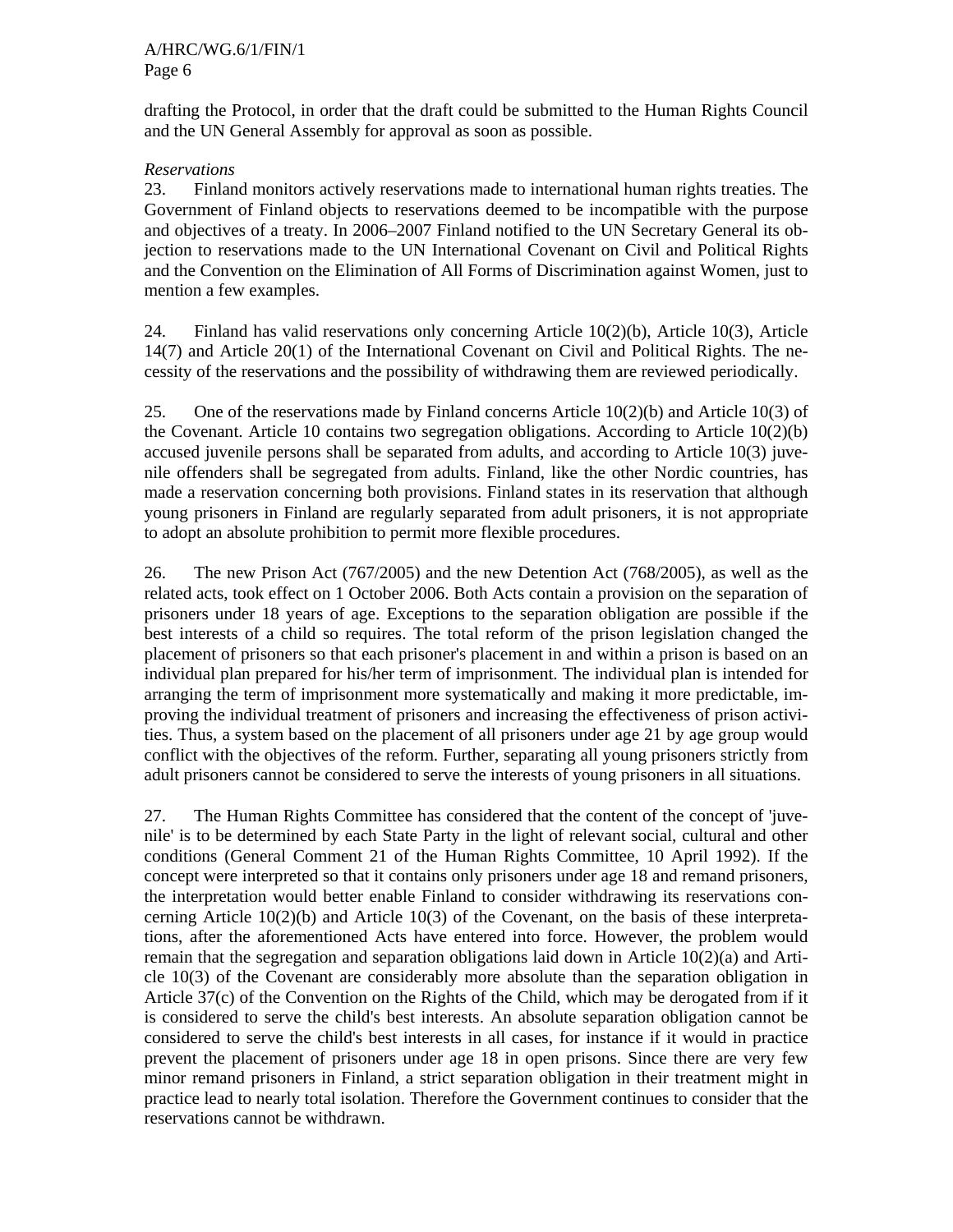28. The other reservation made by Finland concerns the prohibition to change a final conviction or acquittal, laid down in Article 14(7) of the Covenant. This reservation permits Finland to continue the practice established in national legal culture that a criminal conviction may be reversed to the detriment of the accused person on conditions laid down by law. Such a reversal is possible if new evidence is provided, the earlier decision was based on wrong evidence or resulted from a punishable act of a member of the court or a party or his/her representative. A reversal due to new evidence is possible only in the context of offences for which the punishment laid down by law is more severe than two years of imprisonment, and if new evidence would result in accepting the charges or applying essentially stricter penal provisions. The reversal of a conviction must be petitioned for within one year from the date when justification for it was established.

29. According to section 5 (amended by Act 692/1997) and section 7 of the Criminal Investigations Act of 1987, a criminal investigation involves that the offence and the circumstances necessary for a decision on the bringing of charges are cleared up by taking into account all facts and evidence, both for and against the suspect. Section 15 (amended by Act 692/1997) of the Criminal Investigations Act provides that the prosecutor may issue instructions and orders concerning the circumstances to be cleared up in a criminal investigation. By observing these provisions, investigators can gather a comprehensive investigation material before any possible charges are brought and the case is processed in a court. Because, as a rule, the objectives of criminal investigation are achieved, the processing of criminal cases can be based upon a comprehensive material right from the first court hearing. The efficient system of criminal investigation is one reason why the reservation concerning Article 14(7) of the Covenant has been applied very rarely. Still, it is appropriate that the relevant legislation permit due implementation of criminal liability also in cases where no evidence necessary for clearing up the offence was available during the original proceedings. Thus, charges may be reconsidered notwithstanding a decision based on defective material. Such a possibility may be necessary in some cases, especially for guaranteeing legal protection for victims of offences.

30. Therefore Finland still deems the reservation necessary, although the application thereof will continue to be exceptional. According to a bill under preparation, the time limit for a petition for reversal would be shortened from the current one year to six months from the date when justification for it was established.

31. Finland has made a reservation concerning the Covenant's Article 20(1) prohibiting war propaganda, on the grounds that the obligation laid down in this Article conflicts with the right to freedom of expression defined in Article 19. In principle, war propaganda could be prohibited by law, provided that the restriction would comply with the general requirements concerning restrictions on basic rights. The possible criminalisation of war propaganda should be reconciled with the legal provisions on the freedom of expression. The Government and the Parliament have referred to the difficulty of reconciling this type of prohibitions and the freedom of expression when they have considered, at national level, the European Commission proposal for a Framework Decision on combating racism and xenophobia (documents U 17/2002/ vp, LaVL 6/2002 vp, PeVL 26/2002 vp). When issuing the fifth periodic report on the Covenant on Civil and Political Rights in 2003 Finland deemed that, for the time being, it was not appropriate to start any urgent legislative projects to withdraw the reservation, because the most flagrant forms of war propaganda had been criminalised recently and there was no practical need to expand the criminalisation.

### *Government programme and policy programmes*

32. The programme of Prime Minister Matti Vanhanen's second Cabinet is based on the promotion of human rights, democracy, the rule of law and sustainable development in all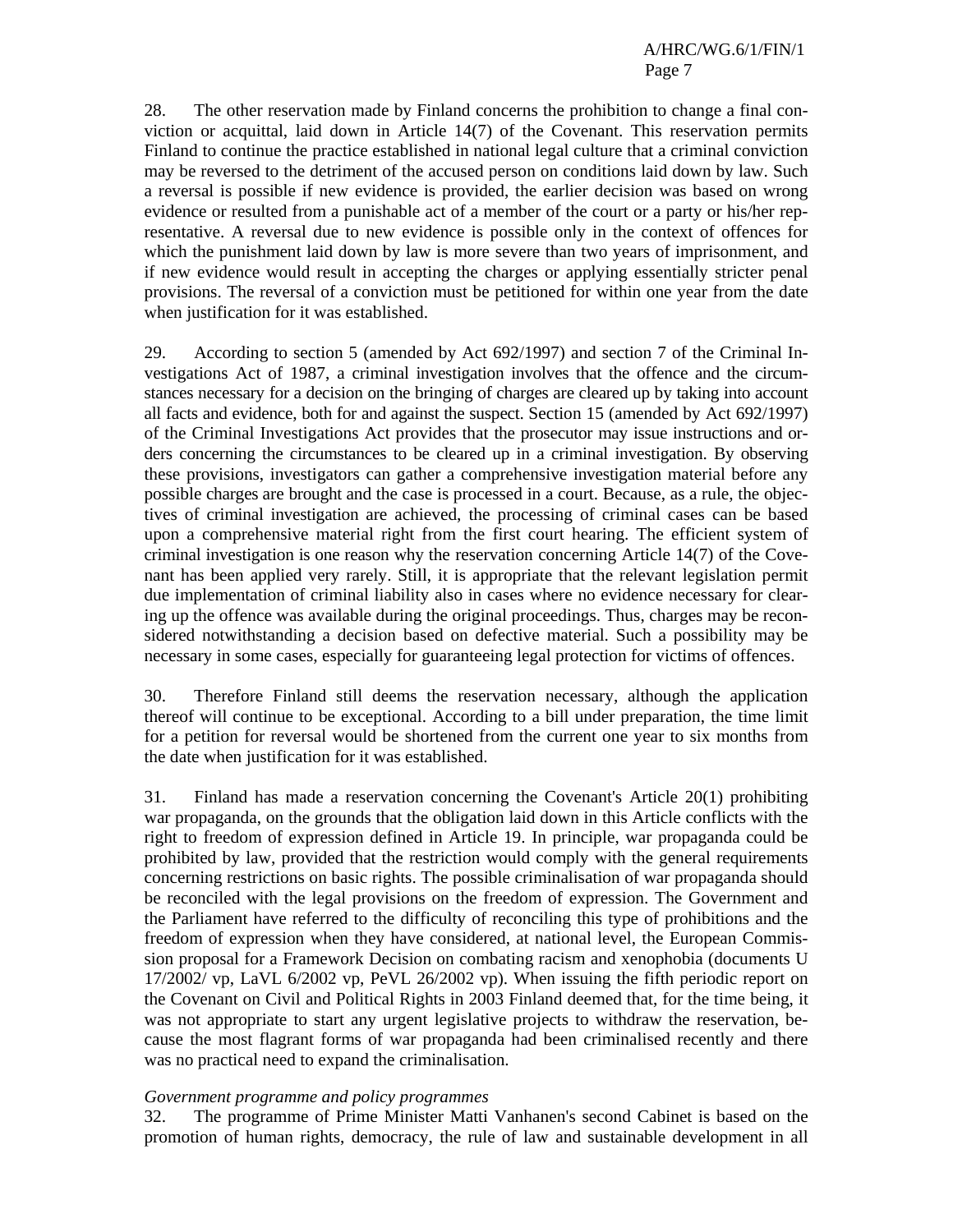parts of the world. Citizens must be guaranteed the right to have a say, participate and be involved in decision-making. The three policy programmes adopted by the Government and the intersectoral policy themes under special monitoring contain definitions of policies that are essential from the human rights point of view. The programmes deal with (1) employment, entrepreneurship and work life, (2) health promotion, and (3) the well-being of children, youth and families.

## *Other programmes and action plans*

33. **The Government's Internal Security Programme** is an extensive intersectoral programme for the development of internal security. Security is promoted by safe home, living and working environments, well-functioning utilities, a well-planned traffic environment, access to aid when needed and certainty that offenders will be prosecuted. Alongside the Internal Security Programme Finland is carrying out **a National Programme to Reduce Violence**.

34. The first **National Plan of Action against Trafficking in Human Beings in Finland**  was adopted in 2005. The Government is currently considering a proposal for a more specific Plan of Action against Trafficking in Human Beings.

35. **The Government's Development Programme for Child and Youth Policy 2007– 2011** lays the foundation for the Policy Programme for the Well-being of Children, Youth and Families, which follows up and supports the Development Programme during the Government's term of office. In order to ensure an equitable position for persons with disabilities the Government is preparing **an action programme on disability policy**. When preparing the disability policy programme the Government takes account of the objectives to be set in different sectors of administration on the basis of the UN Convention on the Rights of Persons with Disabilities.

36. In 2007 Finland adopted **a national plan for monitoring discrimination**. This plan has three stages and involves collecting and publishing up-to-date discrimination information, preparing a concise discrimination report annually and giving a comprehensive government report once during every government's term of office. **The Government Migration Policy Programme** adopted in 2006 focuses on promoting work-related immigration. It also contains measures to promote the implementation of human rights and basic rights and to prevent racism and discrimination. In autumn 2007 the Government decided to prepare **an action plan for gender equality**, the purpose of which is to define the most important measures to be taken by the Government to promote gender equality.

37. When defining its policies, Finland has consistently taken account of Resolution 1325, adopted by the UN Security Council in 2000. Finland started drafting its **National Action Plan on 1325** in 2007. The Action Plan is intended to steer and enhance Finland's activities in implementing Resolution 1325.

38. In recent years, better regulation has been one of the central objectives of the public administration in Finland. It has been a joint objective in the EU and other international cooperation, too. **The national objectives for achieving better regulation** are set in the programme of Prime Minister Matti Vanhanen's second Cabinet and in the Government's Strategy Paper. As part of the Strategy Paper the Government has adopted a legislative plan, defining the legislative policy measures to be taken by the Government and a number of significant legislative projects specifically monitored by the Government. The ongoing reform of nondiscrimination legislation is one of the projects under specific monitoring. The intention is to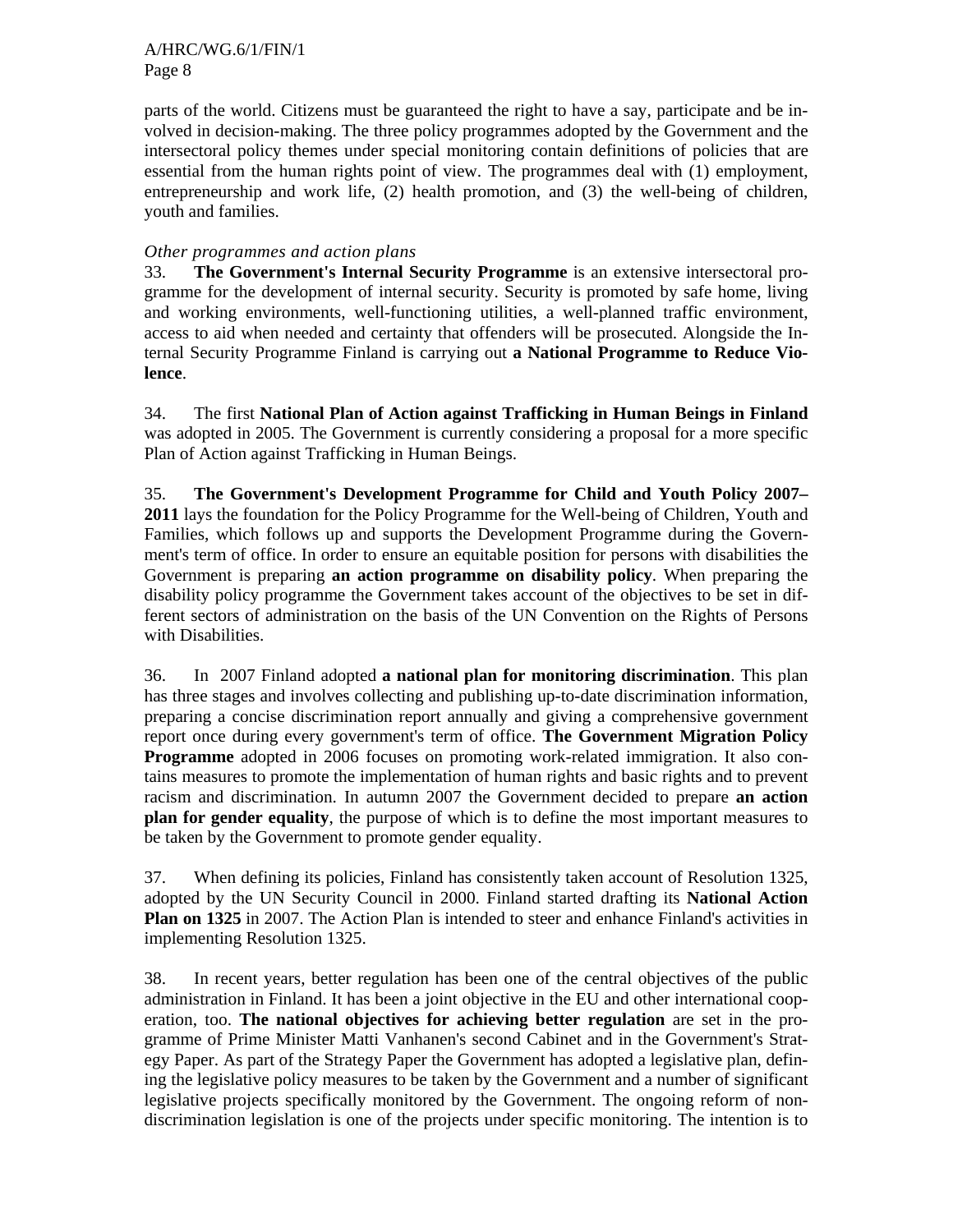improve the legislative environment and the clarity of legislation, and thus also to promote the well-being of citizens and the competitiveness of enterprises. Better regulation is predictable, manageable, consistent and understandable. According to the Government's legislative plan, the assessment of impacts of legislation will be improved. On 1 November 2007 the Government adopted new **instructions for the assessment of impacts of legislative proposals**.

## *Thematic human rights issues in Finland's pledges and commitments*

39. When seeking membership in the Human Rights Council in spring 2006 Finland pledged to take measures **to prevent violence against women and trafficking in human beings**. It also pledged to intensify **its action against racism, xenophobia and discrimination**. New, innovative means will be sought for **the provision of information on the rights of the child**. Further, Finland committed to further **strengthen the rights of indigenous peoples**, especially the linguistic and cultural rights of the only indigenous people in Finland, the Sámi. The measures to fulfil these pledges and commitments are described below.

40. **The extent of violence against women is a serious societal problem in Finland**. The extent of violence against women and violence in close relationships and families is monitored by means of victim studies. The first study of female victims was carried out in 1997 and repeated in 2005. Unfortunately, these studies show no significant change in the extent of violence against women. The study of  $2005<sup>1</sup>$  showed that 43.5 % of all Finnish women aged 18–74 had been subjected to physical or sexual violence or threat thereof by men at least once after reaching the age of 15. The studies of 1997 and 2005 showed that serious physical violence in intimate relationships had decreased during the last few years from 1.8 % (1997) to 0.8 % (2005).

41. Increased awareness of violence against women and of the changes in its extent has led authorities and organisations to take preventive measures. Intersectoral cooperation and the coordination thereof have been enhanced at both national and local levels. Preventing violence against women has been one objective in both the Government programme and a number of administrative action plans intended to prevent and reduce violence. Preventing violence in close relationships (especially violence against women) is one of the focuses of the new intersectoral Internal Security Programme 2008–2011. The Government Action Plan for Gender Equality, too, contains a number of measures to prevent violence in intimate relationships, violence against women, and prostitution. In recent years, special attention has been focused on violence against immigrant women in intimate relationships and the prevention of such violence.

42. Reducing violence against women is also prioritised in the Government's decision-inprinciple of 14 December 2006 for the National Programme for Reducing Violence in Finland. According to the decision, violence against women will be reduced by improving the capacity to intervene in such violence, to provide support and to seek help. The threshold for taking up violence will be lowered, the perpetrators will be made liable and referred to treatment, and information will be provided on different programmes to stop violence. Cooperation will be improved particularly between the social welfare authorities and the police in order to secure quick help and to ensure the continuity of the help chain. The police will be obligated to assist in preparing a security plan for those facing a threat of violence. Security during contacts with persons subject to restraining orders will be improved by means of security arrangements and by developing new technologies for the electronic supervision of compliance with restraining orders. At regional level, comprehensive services in shelters for battered family members and a cost-free 24 h telephone service will be provided to women facing violence.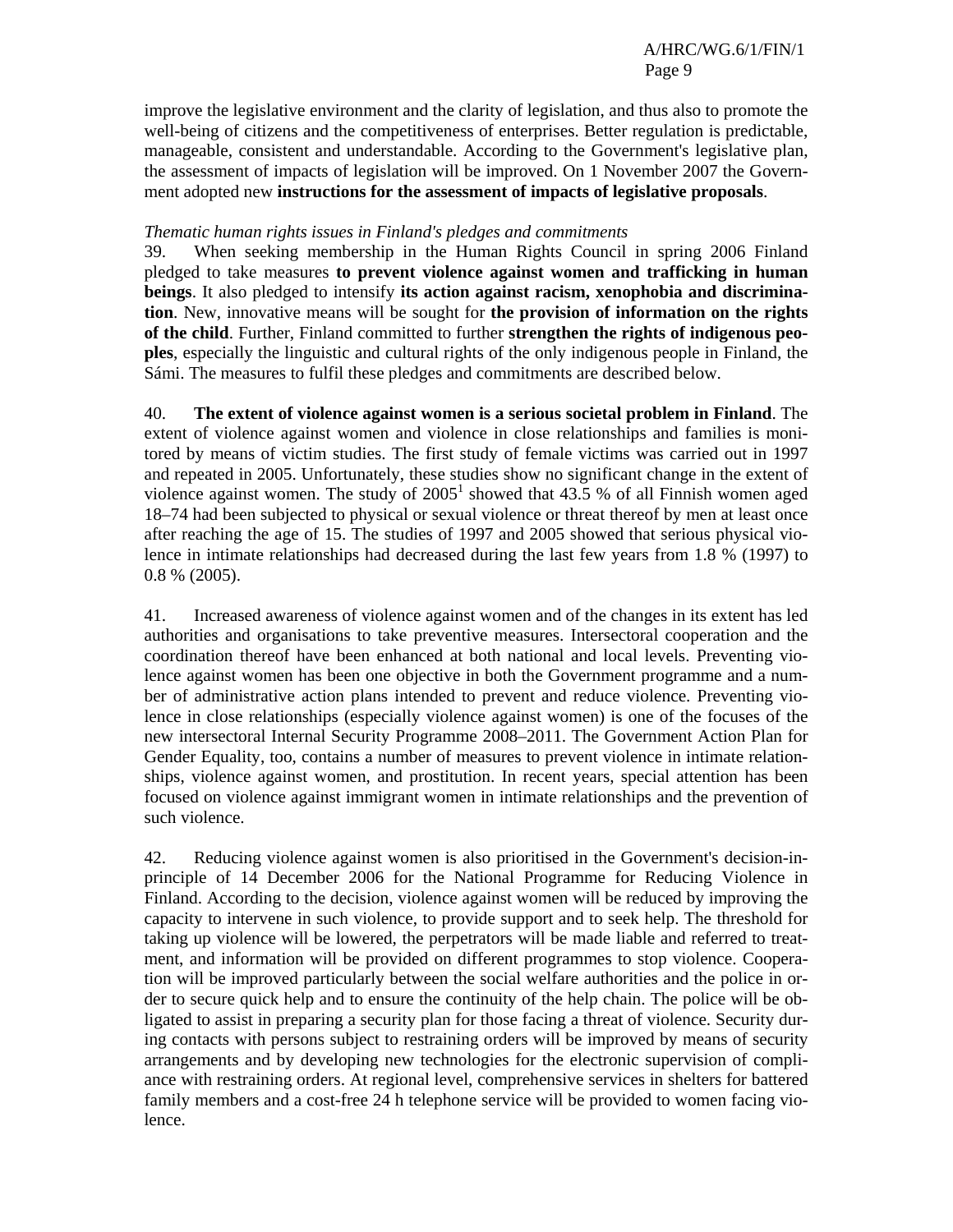43. An action plan to prevent violence in close relationships and families was carried out in 2004–2007. Under this action plan, especially municipal services were enhanced so as to better serve both victims' and perpetrators' needs for help. Measures to identify and intervene in violence and to prevent it will be integrated into the basic services so that every citizen facing violence in a close relationship or in family will have access to help.

44. Finnish criminal legislation is characterised by the practice of formulating the penal provisions in a general manner, so that for instance the gender of the victim has no significance to the question whether the act is criminalised or not. Chapter 21 of the Penal Code criminalises offences against life and health. It contains penal provisions concerning such offences as assault (section 5) and aggravated assault (section 6). Chapter 6 of the Penal Code on sentencing provides that the normal punishment may be increased for instance if the assaulted person is in a weaker position than the perpetrator or cannot otherwise defend himself/herself efficiently, and/or if the assault is repeated. Women and children are typically such victims of assault. The Act on the Restraining Order (898/1998) was amended as of the beginning of 2005 by supplementing it with provisions on a restraining order inside a family. The Ministry of Justice is examining the possibility of revising the right to institute criminal proceedings for petty assault so that petty assault in a close relationship would always be an offence subject to public prosecution and not a complainant offence as it is currently.

45. The increased awareness of the police of violence against women is at least partly due to enhanced police activities. The police intervene in incidents of violence more often and record them more efficiently. Moreover, people in general are better aware of these offences and report them more easily.

46. Finland will carry out the European Council's campaign to combat violence against women in 2008. The campaign is intended to raise awareness of such violence as a violation of human rights and to influence attitudes. The campaign will also assess any possible needs to revise the legislation in force. Furthermore, as part of the EU Daphne III programme  $(2007-2013)^2$  Finland will continue to develop measures to prevent violence against women.

47. **Trafficking in human beings into Finland and through Finland** has been dealt with in the context of the National Plan of Action against Trafficking in Human Beings in Finland, adopted by the different sectors of administration in 2005, and for instance the media has made the phenomenon known to the public. A number of essential legislative amendments have been made pursuant to the guidelines set forth in the Plan of Action. An amendment of the Aliens Act (301/2004), concerning a reflection period granted to a victim of human trafficking and such victim's residence permit, entered force on 31 July 2006. An amendment of the Act on the Integration of Immigrants and Reception of Asylum Seekers (493/1999) that took effect on 1 January 2007 made helping victims of human trafficking statutory.

48. Finnish criminal legislation has been amended to comply with the international obligations. An act that took effect on 1 August 2004 supplemented the Penal Code with penal provisions on trafficking in human beings and aggravated trafficking in human beings (Chapter 25, sections 3 and 3 a). These provisions comply with the criminalisation obligations laid down in the 2002 framework decision of the Council of the European Union and the Protocol on Trafficking in Person to the UN Convention against Transnational Organised Crime. The offences in question are deemed very serious, and this is reflected in the maximum punishments provided for them: six and ten years of imprisonment. Trafficking in human beings has connections with trade in sexual services and pandering, because it often aims at sexual abuse of the victims. Pandering and aggravated pandering are punishable by virtue of Chapter 20,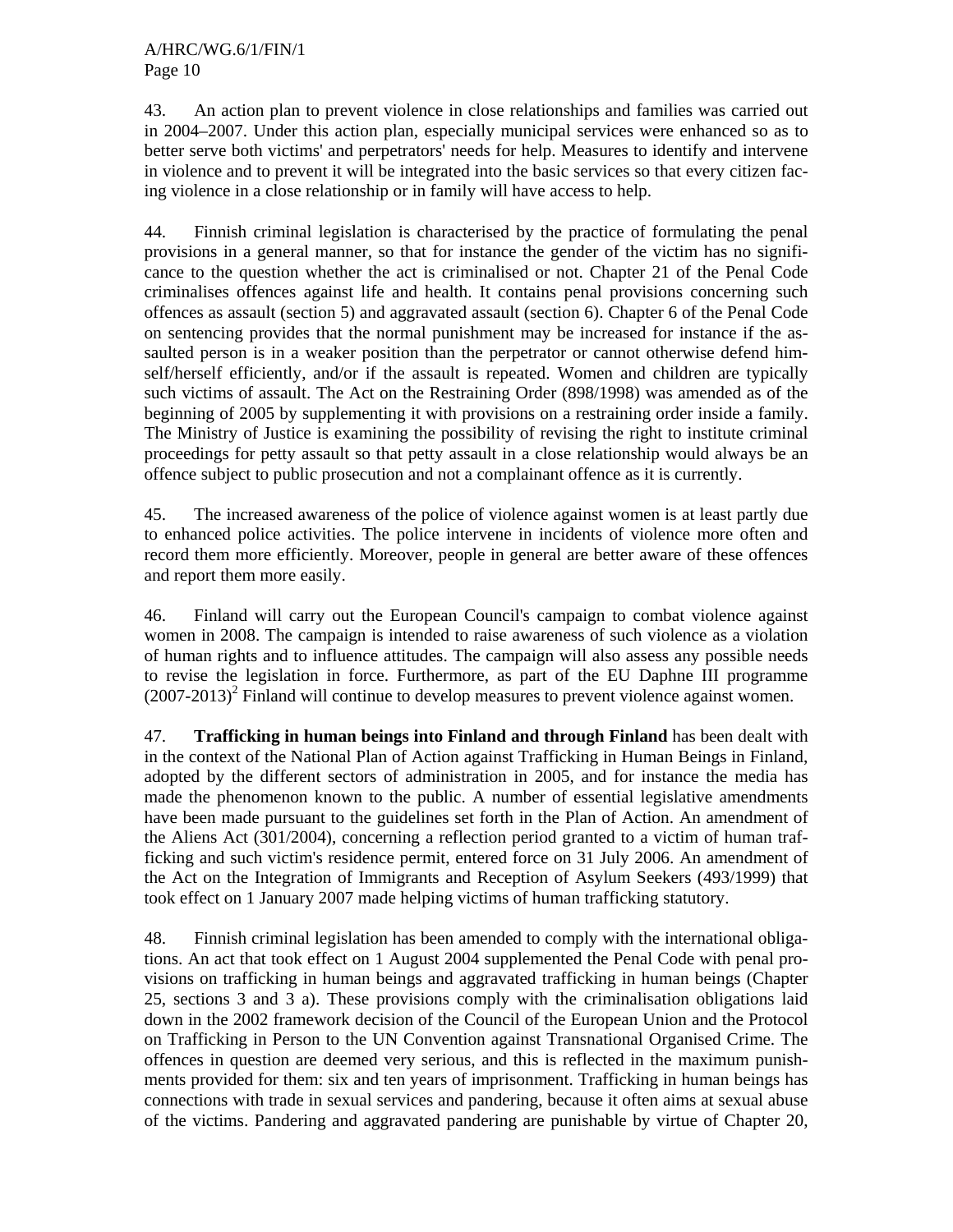sections 9 and 9 a of the Penal Code. Since the beginning of October 2006 the Penal Code (Chapter 20, section 8) criminalises the abuse of a person subject to sex trade, which involves buying sexual services from a victim of human trafficking or pandering. Chapter 20, section 8 a of the Penal Code criminalises the buying of sexual services from a young person, i.e. a person younger than 18 years of age.

49. The combating of human trafficking offences in Finland and the related cooperation between authorities are based on the victim's point of view, and the activities have been efficient. Besides helping the victims, it is important to report the suspected offences to the criminal investigation authorities. The number of human trafficking offences and their victims can only be reduced by making the perpetrators liable. A working group has been set up under the leadership of the police to coordinate operative anti-human trafficking activities. This group monitors phenomena related to human trafficking and coordinates the prevention, monitoring and uncovering thereof.

50. So far, Finnish courts have processed very few cases of trafficking in human beings. The small number of cases brought to courts is due to the greatest problem in uncovering human trafficking offences, i.e. the difficulty of finding and identifying such cases. Only few individual suspicions of human trafficking are reported for criminal investigation, and therefore the number of cases ending up in courts is very small. Drawing a demarcation line between pandering and human trafficking offences is another key issue in this context. Therefore, too, prosecutors and judges must be trained adequately in order to ensure appropriate application of the provisions of the Penal Code. Further training will be provided in spring 2008.

51. In 2008 the Government will appoint a national rapporteur and set up a new steering group to monitor the future implementation of anti-human trafficking measures. An overall evaluation of the systems to prevent human trafficking will be made in 2009.

52. Finland engages in regional and international cooperation, for instance in the antihuman trafficking activities of the Council of the Baltic Sea States (CBSS), and works to prevent and combat human trafficking also at international level (cooperation with such bodies as UNODC, OSCE, IGC, IOM and CEPOL).

53. Despite progress, there are still certain problems of racism and intolerance. Although public awareness of cultural diversity is increasing and the Government has worked persistently to integrate immigrants into Finnish society, **racist, discriminatory and xenophobic attitudes** continue to be part of everyday life in Finland. There are negative attitudes and direct and/or indirect discrimination towards both the traditional Finnish minorities, especially the Roma, and the new immigrant minorities. The Government is concerned about multiple discrimination. Immigrant and minority women living in Finland – Roma women in particular – face discrimination based on both their gender and their ethnic background. Minority and immigrant children, too, experience discrimination and for instance xenophobic and insulting name-calling at school.

54. In Finland, attitudes towards foreigners have been studied regularly since 1987. The latest study<sup>3</sup> showed that the attitudes have become more positive, but there are still major differences between the different population groups and regions. Many studies have been made on the attitudes of different authorities. According to the latest study<sup>4</sup>, authorities' attitudes, too, are now more positive than before. An extensive victim study<sup>5</sup> indicated that immigrants face discrimination for example when seeking employment and meet racist treatment in public places, such as streets, and in public transport. In addition to immigrants, also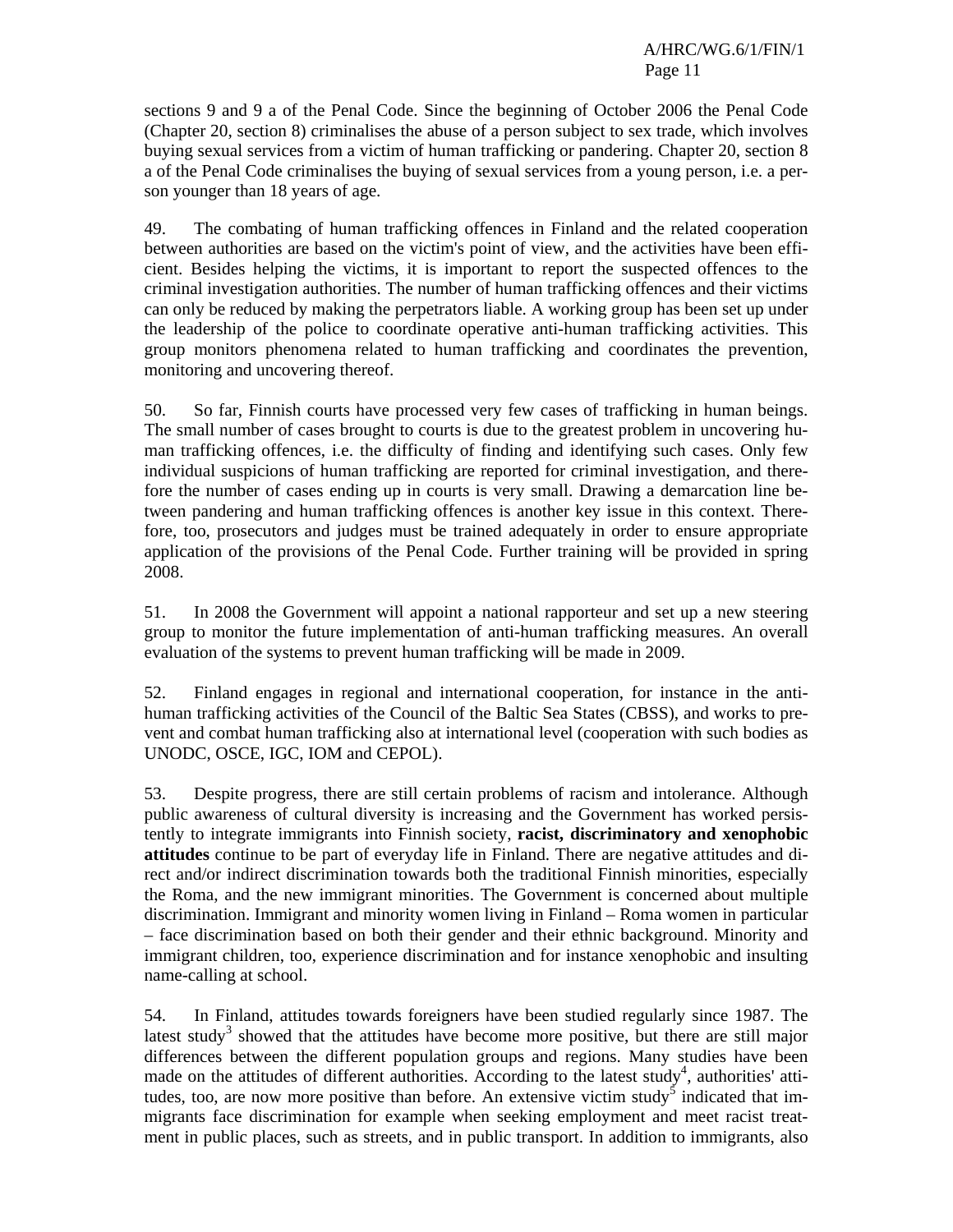the Roma and the Sámi as an indigenous people report facing discrimination. A national monitoring report published in June 2007 showed that also elderly people, persons with disabilities and sexual minorities meet discrimination<sup>6</sup>.

55. The Non-discrimination Act obligates all public authorities to foster and safeguard equality in a systematic and target-oriented manner. The authorities are required to draw up an equality plan for the fostering of ethnic equality and for the prevention of discrimination based on ethnic origin. The equality plan shall cover both the authority's external activities and its role as an employer.

56. On 25 January 2007 the Ministry of Justice set up a committee to reform the nondiscrimination legislation. The purpose is to strengthen the guarantees of non-discrimination by making the legislation cover more clearly all grounds of discrimination, apply more uniformly to all spheres of life and provide for the most uniform possible legal remedies and sanctions for different instances of discrimination. During the reform process the committee will, to the extent possible, also revise the position, duties and powers of the authorities currently responsible for discrimination matters. In this connection, account will be taken of both the current national supervision of basic and human rights as an entirety and the international requirements imposed on such supervision. On 8 February 2008 the reform committee submitted to the Ministry of Justice an interim report on the needs and options for reforming the equality and non-discrimination legislation. The committee suggests that the time limit for preparing the reform proposal be extended until 30 September 2009.

57. The year 2007 was the European Year of Equal Opportunities for All. During that year Finland focused on improving the visibility of discrimination issues and minorities, promoting equality and diversity in arts, culture and sports, addressing discrimination and diversity issues at work and implementing the rights of different groups. As part of the theme year Finland studied different organisations' views on problems connected with the realisation of equality and on means to eliminate them<sup>7</sup>. The study was intended to inspire public discussion about how to encourage groups experiencing discrimination to participate more in societal activity. This project was also a test intended to support interaction between citizens and public administration. An inventory of unrealised rights was made by hearing organisations at ten meetings. The main problems with equality recognised at these meetings concerned **the position of children and aged people, immigrants and the Sámi and Roma minorities**. **Gender and sexual minorities, too, often face discrimination or experience that they are invisible in society.** Although the non-discrimination legislation has taken great steps forward in the last few years, organisations report defects in the activities of non-discrimination institutions. Compliance with non-discrimination legislation is supervised by a number of ombudsmen and boards, but organisations consider that the activities should be further supplemented.

58. Finland has taken an active part in the implementation of the Community Action Programme to Combat Discrimination and, among other things, been carrying out a national antidiscrimination campaign since 2001. This campaign has been planned and carried out in cooperation between the relevant ministries, the Finnish Defence Forces, the relevant advisory boards, umbrella organisations for groups vulnerable to discrimination, and the Sámi Parliament. The campaign has produced a great amount of anti-discrimination material for information and training, and arranged training programmes, seminars and a Diversity Day Conference as its main event annually. The campaign maintains a non-discrimination portal at web address http://www.equality.fi.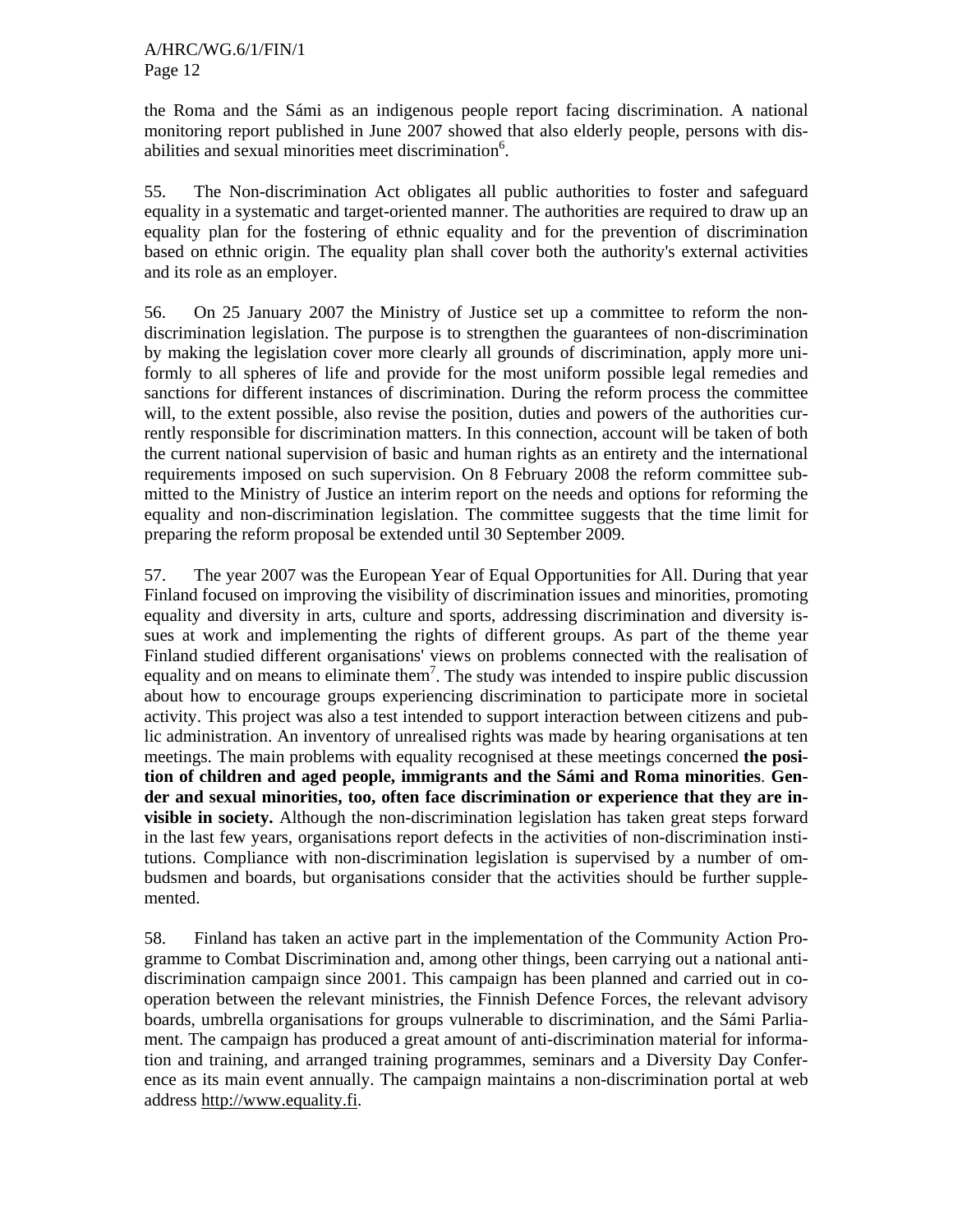59. Despite the existing legal and institutional systems for preventing discrimination, **Roma people face de facto discrimination** e.g. in education, housing, employment, working life and access to public places, such as restaurants and bars. **Roma women** who wear traditional Roma costumes are particularly vulnerable to such discrimination. **Roma children are continuously treated unequally compared to children of the majority population, especially in education**. The school dropout rate of Roma pupils is still high, and there are not enough Roma teachers and pre-school material published in Romani. The Roma are underrepresented as beneficiaries of measures to promote employment.

60. A survey made by the National Board of Education<sup>8</sup> showed that the dropout rate of Roma pupils in basic education is high compared to the majority population, and that they seldom continue their studies in secondary education. Changing school is frequent among Roma pupils, and their participation in special needs education is multiple compared to other pupils. Cooperation between home and school is insufficient, and teachers do not know Roma culture sufficiently. Choosing teaching at home instead of school is many times more frequent among Roma pupils than among other pupils in basic education. There is, however, no comprehensive information about the outcome of these choices. Many factors influence the decisions, but presumably discrimination is one of them. The recruitment of Roma support persons and school assistants to support families, children and teachers e.g. in Helsinki has produced good results.

61. Manifestations of racism are taking new forms, such as **the distribution of racist, discriminatory and xenophobic material through the Internet**. In cases of racism on the Internet it is challenging to find evidence and identify the perpetrators. Another problem is how to remove the material from the Internet, if the server is located outside Finland. Website operators' responsibility for preventing racist messages is crucial in this context. Criminal investigation of a Finnish server is possible in Finland. The legislation on the freedom of expression permits acquiring identification data in order to localise the publisher of the material. Illegal material can be removed (the Act on the Exercise of the Freedom of Expression in Mass Media), and a domain name can be terminated for a fixed period (the Domain Name Act). Ethnic agitation referred to in Chapter 11, section 8 of the Penal Code is seldom processed by courts.

62. **Victims of discrimination are often reluctant to report discrimination to the competent authorities**, because they do not believe that it will have an effect. Although the number of discrimination reports has grown, there is still a gap between experiencing discrimination and reporting on it. Authorities and organisations can, in their own activities, encourage victims of racist offences and discrimination as well as outsiders witnessing such acts, to report suspected offences to criminal investigation authorities. It is important that immigrants are aware of their access to security services (emergency response services, rescue services, social welfare and health care services, police services) produced by different authorities and of their rights and obligations provided by law. Knowledge about security services should be a central part of the integration plans prepared for immigrants.

63. Training is provided to the police in order to improve their capacity of identifying racism and discrimination and giving advice, and to enhance their practices for recording reports on racism and discrimination. The police have knowingly tried to increase the number of police officers with an ethnic background by targeting recruitment to different minority groups and providing information on seeking a police officer's career and work.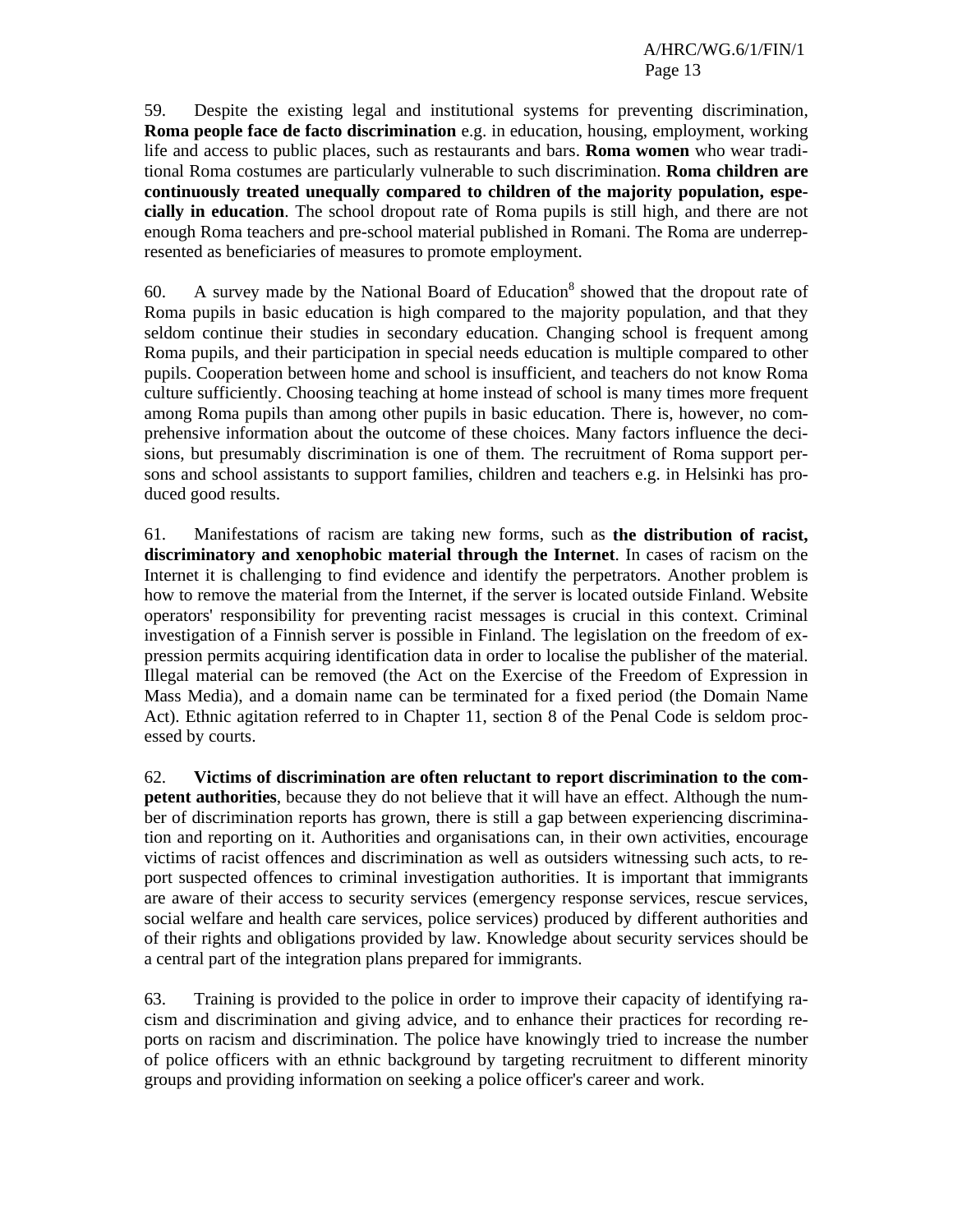64. The Government's first Development Programme for Child and Youth Policy contains its objectives, priorities and practical measures for improving the well-being of children and young persons during the Government's term of office. The programme is divided into three sections intended for supporting and promoting the well-being of the target groups. One section aims at supporting and developing societal structures so that they will better take into account children's point of view. Among other things, **the provision of information on the rights of the child will be increased** under this section in order to raise awareness of the UN Convention on the Rights of the Child among children, parents and those working with children. The Development Programme will produce a national information strategy on children's rights in cooperation with different ministries and organisations and the Ombudsman for Children. For the future, the programme will define different ministries' responsibilities for the provision of child rights information, determine the financing of this information and ensure that the basic and further education of personnel working with children includes instruction in children's rights. As a separate measure, an information campaign on the Convention on the Rights of the Child will be carried out in connection with its 20th anniversary in 2009, jointly with the Ombudsman for Children and non-governmental organisations. New material has been published on the Convention e.g. for pupils in lower grades of basic education. Such material exists in Romani for Roma children and will soon be published also in North Sámi for Sámi children.

65. In its Government programme, Prime Minister Matti Vanhanen's second Cabinet commits to safeguard the right of the Sámi to maintain and develop their own language and culture on the basis of cultural autonomy. Finland has, for a long time, tried to settle **the rights of the Sámi to the regions traditionally used by them** in a manner acceptable to all parties. The Ministry of Justice has actively studied the possibility of ratifying a settlement agreement. For example Finland's fifth periodical report on the implementation of the UN Covenant on Economic, Social and Cultural Rights (E/C.12/FIN/5, paragraphs 60-79) contains a detailed description of the study. After the completion of the study, the Ministry of Justice and the Ministry of Agriculture and Forestry have been preparing the matter as part of their official duties. The preparation involves examining whether some of the proposals made at different stages could provide a solution compatible with the current legislation for the administration of the traditional Sámi regions and for supporting their traditional livelihoods. Because of numerous legislative amendments, the earlier proposals are no longer feasible as such. Drafting a government bill on the issue requires a common view on a model acceptable also to the Sámi. The intention is to prepare such a bill during the current term of the Government.

## *Concluding observations of the UN Treaty Monitoring Bodies concerning Finland*

66. When drafting the present report the Government carefully studied the concluding observations of the UN Treaty Monitoring Bodies. The challenges to the implementation of human rights described below are based on the concerns and recommendations put forward by the Treaty Monitoring Bodies.

67. In Finland, equality between women and men is an important objective of societal policy. Gender equality does not mean a requirement of similarity but a requirement that differences between women and men must not lead to unequal status or treatment for them in society. Therefore, the Finnish equality philosophy underlines that equal opportunities alone do not suffice. Also the outcome of all activities must be fair, i.e. equal. Finnish legislation obligates all public authorities to foster gender equality. These obligations also lay the foundation for mainstreaming gender equality in public administration and in society in general. However, complete equality is still a long way ahead. **Women face continuous discrimination in**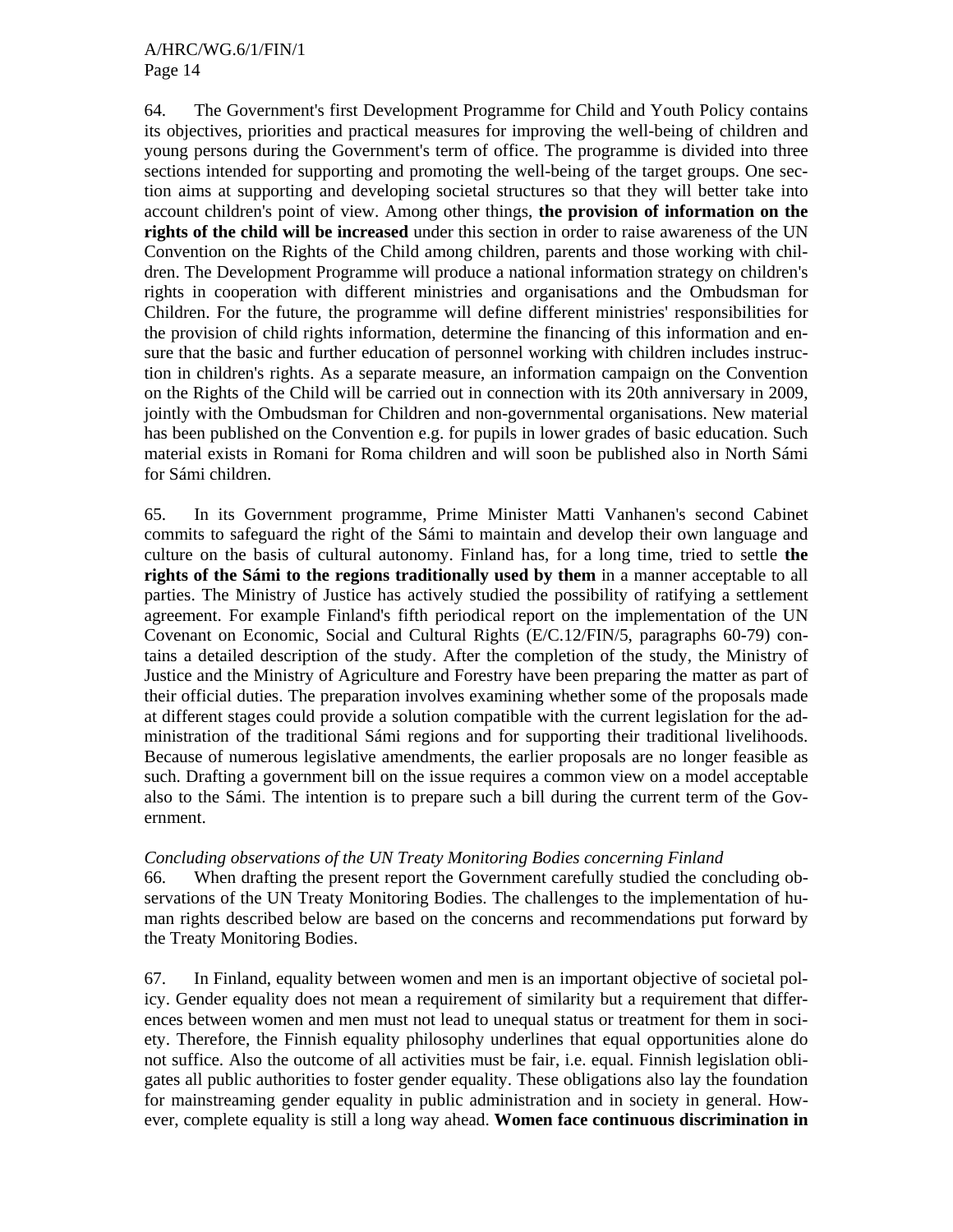**working life**. Pay differentials between women and men, which are mainly due to genderbased segregation in the labour market, and the extensive use of temporary employment relationships and their negative effects on women continue to place women in an unequal position and restrict the realisation of their rights related to work. Furthermore, women are relatively weakly represented in high positions in many sectors.

68. The Act on Equality between Women and Men (609/1986, hereafter the Equality Act) took effect on 1 January 1987. The second overall revision of the Act entered force on 1 June 2005. During the electoral period, the Government will issue a report to the Parliament on gender equality.

69. The Government is committed to the tripartite equal pay programme, which is intended to narrow the pay differentials between women and men from the current about 20 % by at least five percentage units by 2015. The programme contains a great number of measures in such sectors as the development of pay systems, gender-based segregation in education and working life, women's career development, pay and agreement policies, equality planning, and reconciliation between work and family. The programme is carried out in close cooperation with the labour market central organisations.

70. **Family violence against children** and **sexual abuse of children and young persons**  seriously violate children's rights. The purpose of the Child Welfare Act that took effect at the beginning of 2008 is to ensure that the child's rights and interests are taken into account in child welfare measures, and to guarantee the child and his/her parents the supportive measures and services that they need. The purpose is also to promote child-specific and family-specific child welfare measures. Health care centres and hospital districts are obliged to provide expert assistance in child- and family-specific measures, and if necessary, to arrange examinations of the child as well as treatment and therapy services for him/her. Municipalities are obliged to arrange urgent services for children if sexual abuse or assault is suspected. As from the beginning of 2009, the costs for the aforementioned services will be borne by the State, and this will probably increase the supply of such services. The fact that cases of family violence against children are pending in courts reflects a change in the atmosphere in Finnish society. The Ministry of Justice will probably, in the near future, set up a working group to consider the question of linking an obligatory medical treatment of sexual offenders with the sanctions system.

71. The Constitution of Finland prohibits **torture**. Torture is punishable under the Finnish Penal Code, but not as a specific type of offence. Different acts of torture are mainly punished as aggravated assault, coercion and/or other serious offences and, if the perpetrator is a civil servant, also as aggravated abuse of public office. In certain circumstances, for example in armed conflicts, torture would also be punishable as a war crime or violation of human rights in a state of emergency. In its conclusions concerning Finland, the UN Committee against Torture has considered that states should enact a specific penal provision concerning torture offences. In June 2007 the Ministry of Justice appointed a working group to draft a government bill for penal provisions on torture. The bill will be submitted to the Parliament towards the end of 2008. A government bill (HE 55/2007) submitted in September 2007 proposes that the provisions of Chapter 11 of the Penal Code concerning war crimes and offences against humanity should be amended so as to better comply with the criminalisations in the Statute of Rome. In this bill, torture is mentioned expressly as a component of an offence against humanity and a war crime.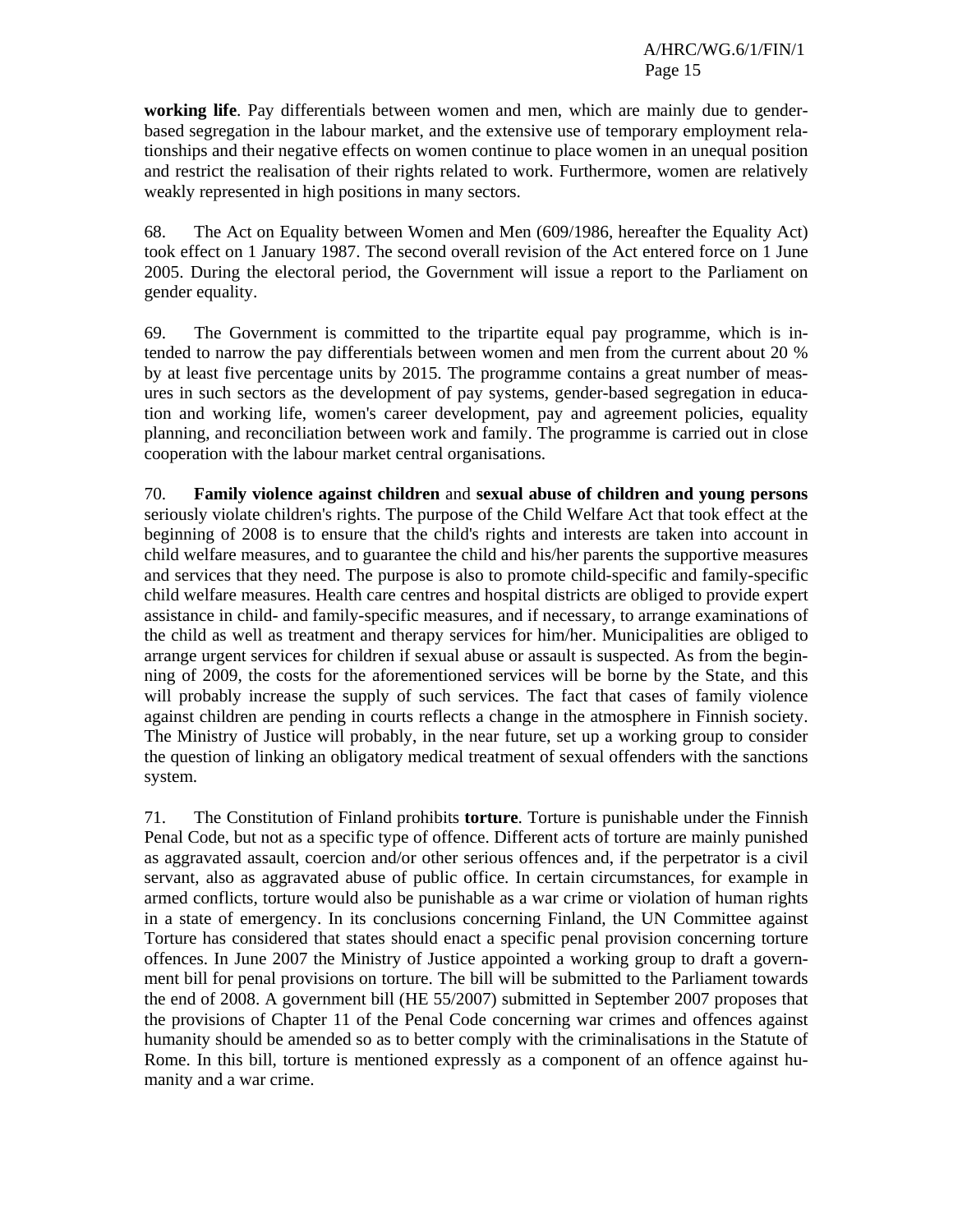72. **So-called secret coercive measures** are means provided by the legislator for preventing, uncovering and clearing up aggravated offences in cases defined by law. Such means have proved to be necessary for acquiring information, and in many cases they have been the only possible means of uncovering and clearing up aggravated offences. The use of secret coercive measures means intervening in the privacy of citizens, which is protected by the Constitution. The special character of these measures involves that they are considered, decided upon and implemented without the suspect's knowing it. In this connection it is essential to guarantee the legal protection of the suspect both ex ante and ex post, and this is possible only through careful compliance with the modalities laid down by law. Special emphasis has been placed on these issues in the training on coercive measures. The Coercive Measures Act (450/1987) contains provisions on coercive measures used in criminal investigation, including secret coercive measures (lawful interception, telemonitoring and technical surveillance). In spring 2007 the Ministry of the Interior and the Ministry of Justice appointed a committee to draft a government bill for an overall reform of the Criminal Investigations Act, the Coercive Measures Act and the Police Act. The bill should be completed by 31 October 2008. The general objective of the reform is to clarify the legislation and to revise the powers so as to take account of both the efficiency requirements in crime prevention and the basic and human rights in an equitable manner.

73. The overall reform of the Finnish imprisonment legislation was essentially based on the need to ensure compliance with the obligations and recommendations of international treaties concerning this sector, also at national level. The number of prisoners in Finland took a declining trend in 2006, unlike in nearly all other European countries. This decline is mainly due to the legislative amendments. Despite the launching of a prison renovation programme, **some prisons still have cells where prisoners must use chamber pots**. According to the contemporary view, the living conditions in cells with chamber pots are not worthy of human dignity. The number of such prison cells will decline as the renovation programme advances.

74. The Mental Health Act contains detailed provisions on limiting a patient's fundamental rights during involuntary treatment and examination. The patient's right of self-determination and other fundamental rights may be limited only to the extent necessary for the treatment of his/her illness or for the safety of the patient or others, or for safeguarding some other interest. The Act permits **isolating the patient from other patients during involuntary treatment.** Isolation that has continued for more than twelve hours must be notified to the patient's representative. Further, reports on isolation and any other measures to limit the patient's right of self-determination must be given to the supervisory authorities at two weeks' intervals. In the supervision, particular attention is focused to long periods of isolation.

75. In connection with the overall reform of the Aliens Act currently in force the Government requested the Ombudsman for Minorities to study **the application in practice of the accelerated procedures provided for in the Aliens Act, inter alia from the viewpoint of**  legal protection for asylum seekers. In his report<sup>9</sup> the Ombudsman states that the accelerated procedure, as a rule, safeguards the legal protection of an asylum seeker during the asylum process. The most important observation made in the study concerns, however, the provision of an efficient remedy, because in accelerated procedures the appellant may, in many cases, be deported from the country during the period for appeal. Deportation may hamper the exercise of the right to appeal.

76. **The overall reform of the Non-Military Service Act** shortened the duration of nonmilitary service by one month, to 362 days, which is equal to the longest duration of the service referred to in the Military Services Act. Liability for non-military service now exists in a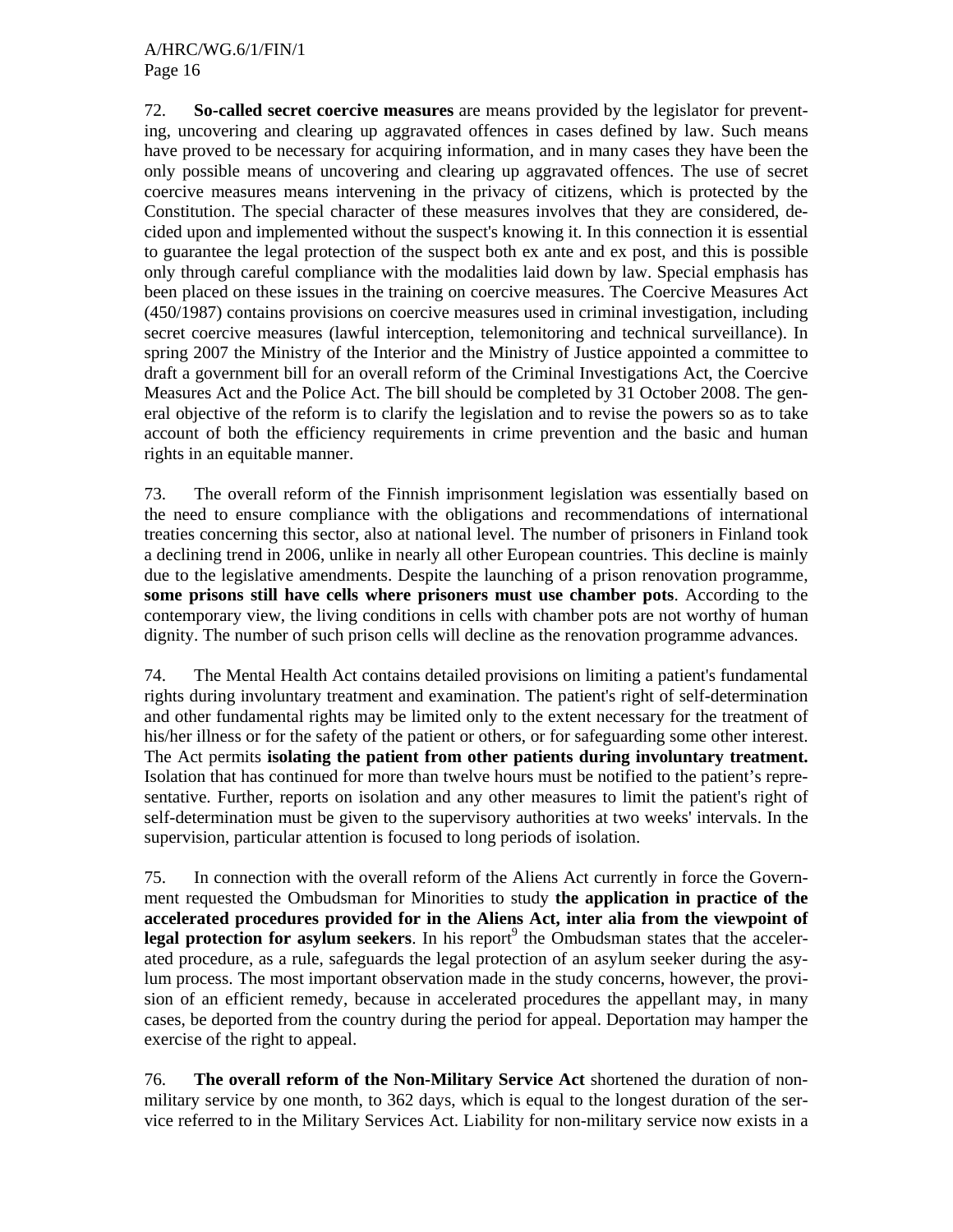state of emergency, too. Centres for Non-Military Service are responsible for the placement of persons liable for non-military service during a state of emergency. The assisting tasks assigned to these persons in such situations are performed under the leadership of civil rescue authorities. Refusal to perform non-military service, on one hand, and non-military service offences punishable by disciplinary punishments, on the other hand, are defined by different elements of an offence. The duration of unconditional imprisonment imposed for refusal to perform non-military service is half of the remaining service period. The duration of unconditional imprisonment imposed for a non-military service offence is half of the remaining service period at the maximum, so that the court has discretion when imposing the punishment. A key objective during the preparation of the Non-Military Service Act was to ensure maximum equality with the rights and obligations of persons performing service under the Military Services Act. Furthermore, special attention was paid to the compliance of the regulation with the constitutional basic rights and liberties and the requirements of international human rights treaties.

77. **The increased abuse of alcohol and drugs** and **the high frequency of mental problems** are among major concerns in Finland. Due to the defects found in the implementation of the rights of intoxicated persons the Ministry of Social Affairs and Health has issued instructions for their acute care. The instructions place special focus on the influence of intoxication in access to services and the division of work between emergency health care and social welfare services, psychiatric care and the police.

## **D. ACHIEVEMENTS, GOOD PRACTICES AND CHALLENGES**

### *D.1. Achievements and good practices*

#### *Realisation of the rule of law*

78. Good governance provides good conditions for the implementation of basic rights and liberties and human rights in Finland. Public administration in Finland is characterised by transparency of administration – including open document publicity – , respect for the rule of law, well-reasoned decisions, transparency in decision-making and a low degree of corruption, which is very low even by international standards. The exercise of public power is based on law, and the law must be carefully complied with in all public activities. Authorities cannot have competence to exercise public power without a specific justification for it in the legal system. The Finnish administration seeks dialogue with citizens.

79. The Finnish system of government is based on the principles of democracy and the rule of law. Democracy is reflected in the democratic arrangement of the exercise of state power and other public power. Elements of this are especially the status of the Parliament, elected by the people by direct elections, as the highest organ of government and the fact that the exercise of public power is ultimately based on acts enacted by the Parliament. The democratic system of government essentially includes ensuring the freedom of action of civil society as well as the broadest possible opportunities for people to participate and influence in different sectors of societal life. The Constitution of Finland is characterized by the principle that, in a democratic society, an individual's opportunities to influence the development of his/her society and living environment must not be restricted to the right to vote in elections.

#### *Finland's school system and high-quality basic education*

80. The Finnish school system guarantees all children and young people equal opportunities for basic education irrespective of social status, gender and ethnic background. Cost-free education and social benefits for students facilitate good results in Finland. The responsibility for arranging basic education lies with the municipalities, in other words close to children,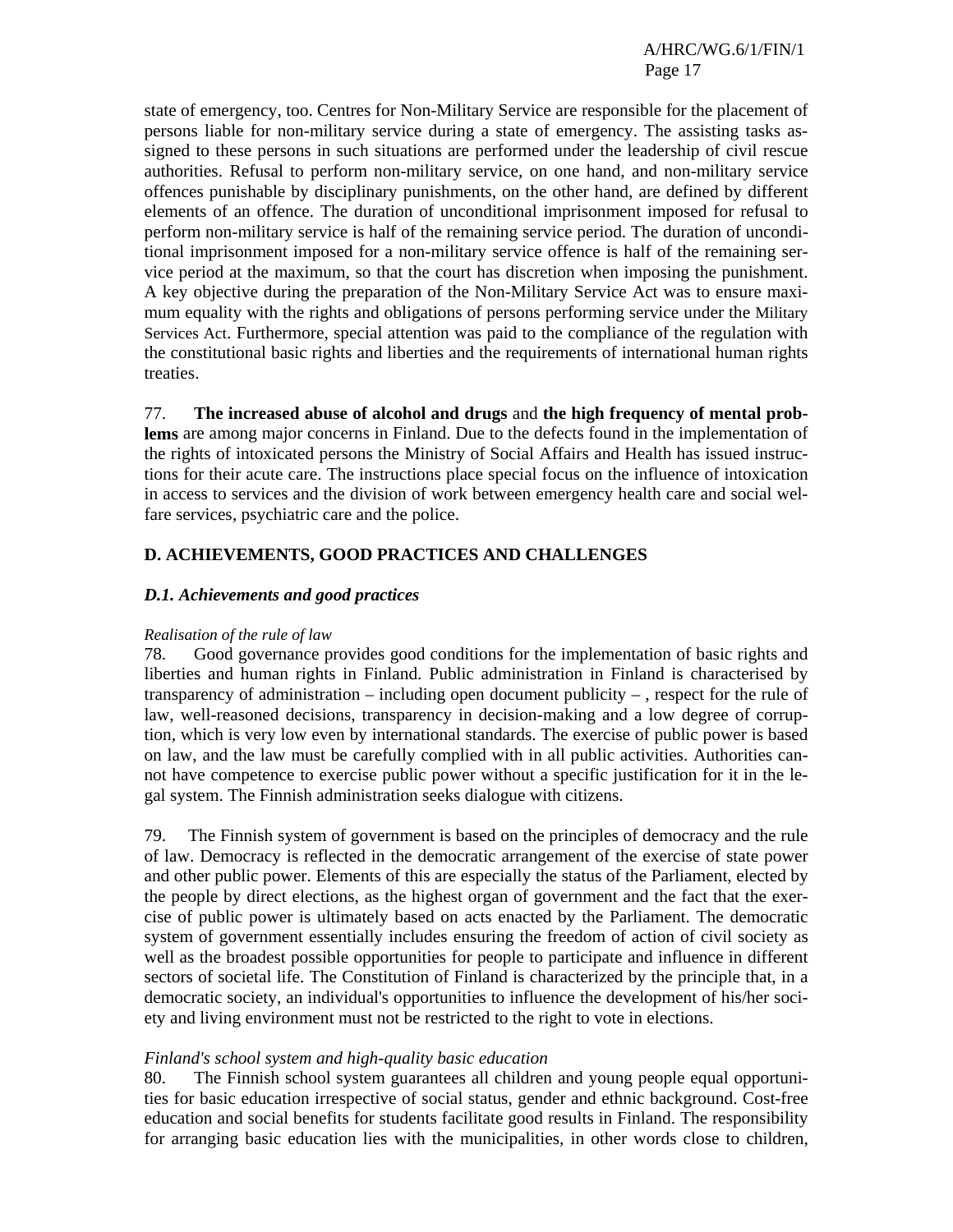young people and their homes. One of the priorities of the Government programme is to enhance the quality of basic education in 2007–2011. This priority includes developing the teaching of pupils who need intensified and specific support, improving guidance counselling, making further training for teaching staff statutory, reducing the size of teaching groups in basic education, developing club activities in schools and promoting cooperation between parents and schools. Finland has allocated resources in order to guarantee high-quality teaching especially through teacher education. In Finland the educational level and the qualification requirements of teachers are high. A programme launched by the Ministry of Education to develop teacher education pays attention to teacher's needs for both vocational basic education and further education.

81. PISA (Programme for International Students Assessment) is a joint survey programme of the OECD member countries. Finnish pupils under age 15 were top performers in the surveys of 2007, 2004 and 2001. The PISA surveys show that the Finnish educational system is rather equitable: in Finland the socio-economic background or the language of a pupil's home has significantly less influence than in the other OECD countries.

## *Open dialogue with civil society*

82. The Government aims consistently at promoting an open dialogue with civil society. During its term of office, Prime Minister Vanhanen's first Cabinet carried out a citizen participation policy programme, which produced permanent operating models for citizenship education and citizen participation, just to mention a few examples. A well-functioning civil society is an essential part of the infrastructure for implementing basic rights and human rights.

83. One example of good practices is the two-stage participation by representatives of civil society in the preparation of the Government's periodic reports on the implementation of human rights treaties. Non-governmental organisations may send material for the reports and express views on their content. Discussion meetings offer opportunities for a direct dialogue on the implementation of the relevant human rights treaties in Finland and the human rights situation in general.

84. Another good practice is the participation of the Parliament in the consideration of the periodic reports by the treaty monitoring bodies. For example, a member of the Constitutional Law Committee of the Parliament attended the consideration of the Government's fifth periodic report on the UN Covenant on Economic, Social and Cultural Rights in Geneva in May 2007.

85. In recent years, there have been many positive developments in the position of the Roma population in Finland. The position of the Roma was secured by the Constitution in the basic rights reform. The significance of their own participation and culture has grown. In recent years, issues of discrimination, employment and housing of Roma people have been highlighted alongside educational issues. The Advisory Board on Romani Affairs represents a good practice in these issues, constituting a cooperation body between the Roma and authorities. The Advisory Board was set up in conjunction with the Ministry of Social Affairs and Health as early as 1956. Half of the 18 members of the Advisory Board represent the Roma, and the other members represent the Government. The Advisory Board has influenced the development of Finnish legislation and administration in issues related to the Roma. There are additionally regional Advisory Boards on Romani Affairs, set up as intersectoral cooperation bodies between the Roma and authorities. New intersectoral Roma working groups are being appointed. Their task is to enhance the opportunities of local Roma populations to participate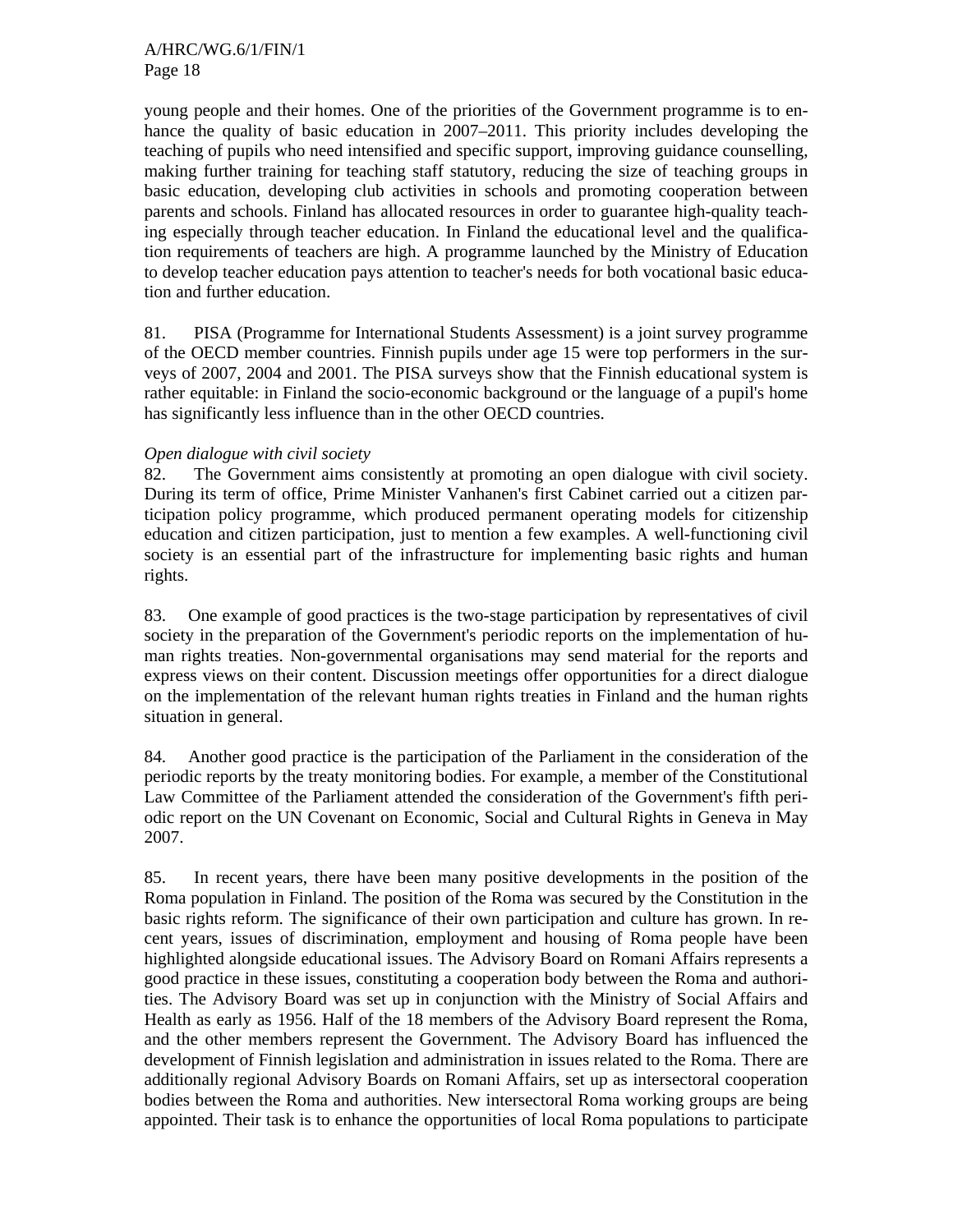in promoting their own living conditions, and to improve interaction and cooperation between authorities and the Roma.

## *Monitoring the implementation of the concluding observations*

86. In the last few years, the Government has intensified its monitoring of the implementation of the UN Treaty Monitoring Bodies' concluding observations. The Government informs the public about the Bodies' concluding observations immediately after their adoption by distributing a press release and often by arranging a separate information meeting. The concluding observations adopted by the Committees are broadly distributed for information. The concluding observations are translated into the two national languages, Finnish and Swedish, and if possible also into the minority languages used in Finland, e.g. North Sámi. The concluding observations are published at the website of the Ministry for Foreign Affairs (http://formin.finland.fi).

87. Implementation is monitored by seminars, as well. Monitoring the implementation of the UN Convention on the Rights of the Child has been a pilot project. Annual seminars have been found useful and interactive discussion fora, which contribute to implementing the concluding observations of the Committee on the Rights of the Child and monitoring this implementation at national level at all stages of the reporting cycle. In addition, these seminars contribute to the preparation of the Government's periodic report and raise awareness of the Convention and the related monitoring and implementation process, which proceeds as a spiral continuum.

# **D.2. Challenges**

## *Compensation for violations of basic rights and human rights*

88. Violations of human rights must be prevented to the extent possible, but any existing violations must be investigated, the mistakes must be admitted, and their consequences must be compensated for. Only sufficiently efficient legal remedies against violations of basic rights and liberties can bring effective results. In early 2006 the Parliamentary Ombudsman stated that the current Finnish system does not provide effective and comprehensive legal protection against violations of basic rights and liberties, because it does not offer a specific compensation mechanism<sup>10</sup>.

89. The Ministry of Justice has separately studied the possibility of introducing a national legal remedy needed to prevent delays in legal proceedings and an ex post compensation mechanism<sup>11</sup>. So far, this preparation work has not resulted in submitting a government bill to the Parliament. Statements issued on the draft of the bill broadly supported the introduction of a new compensation mechanism. Ex ante legal remedies gained less support.

90. According to the programme of Prime Minister Matti Vanhanen's second Cabinet, a high standard of legal protection will be guaranteed in administration by improving the internal administrative remedies and continuing the efforts to develop the administrative laws and procedures on a broad front. As part of the work of the Committee on Application of Administrative Law, the Ministry of Justice will prepare a proposal on legal remedies in cases of administrative authorities' passiveness. Moreover, the Ministry of Justice continuously studies the question of ensuring courts' operations as part of performance management of courts and, if necessary, by separate legislative projects.

## *Violations of procedural legal protection – the excessive length of proceedings*

91. For procedural legal protection to be ensured, competent authorities and courts must process all matters without delay (section 21 of the Constitution, Article 6(1) of the European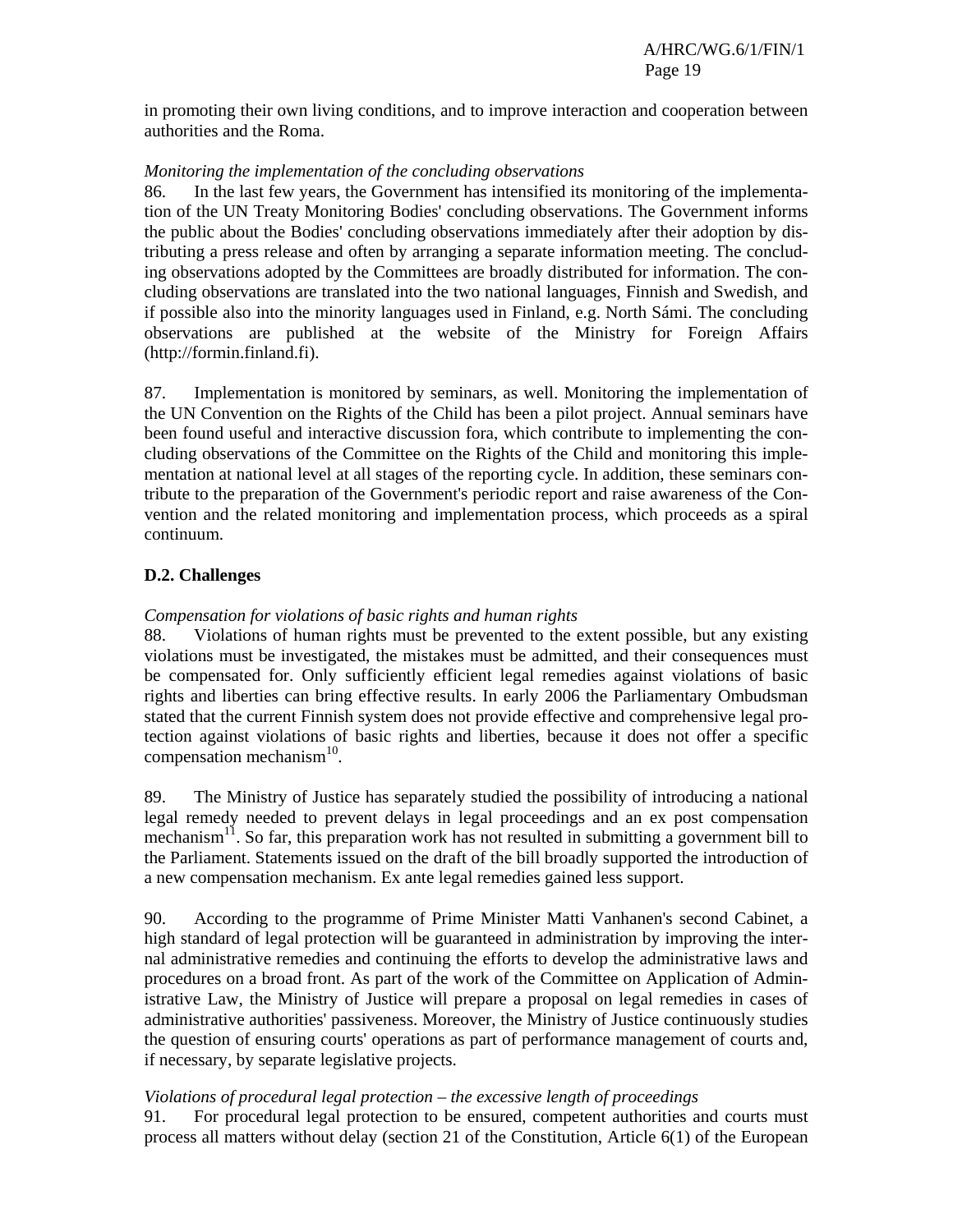Convention on Human Rights, section 23(1) of the Administrative Procedure Act). In recent years, also the supreme guardians of the law (the Chancellor of Justice of the Government, the Parliamentary Ombudsman) have, in their decisions on complaints, paid attention to the excessive length of proceedings in administrative authorities and courts.

92. According to the criminal legislation in force, a delay in the processing of a matter may be taken into account in meting out punishment. In civil proceedings, by contrast, similar grounds for compensation are not applicable. Neither are there any separate legal provisions on the possibility of mitigating, on grounds of the excessive length of proceedings, administrative sanctions imposed in the application of administrative law, which the European Court of Human Rights largely treats similarly to criminal sanctions in its case law. However, a provision to this effect was proposed in the 2006 working group report of the Ministry of Justice referred to in paragraph 90 above.

### *Social rights - equal access to services*

93. In Finland, the average standard of citizens' basic services is high, but the quality of and access to services of local administration vary by municipality and region. Finland applies the Nordic system, where the central government has delegated powers and responsibilities to local level, i.e. to the municipalities, closer to citizens. The municipalities are mainly independently responsible for producing services in such sectors as social welfare and health care, education and housing, and for arranging the financing thereof. They have the right to levy taxes, and the Constitution guarantees them extensive self-government. In addition, the State pays state subsidies to municipalities. The State is responsible for ensuring equal access to and proper quality of services all over the country. A reform of municipal and service structures is going on in Finland. It is the largest reform of municipal administration and services in Finnish history. The municipalities will carry out the reform jointly with the State by the end of 2012. The reform will strengthen the municipal and service structures, foster new models of producing and organising services, adjust the systems for municipal financing and state subsidies, and revise the division of work between the municipalities and the State. Thus, the reform will create a firm structural and economic foundation for arranging and producing municipal services and developing municipal activities.

### *Exclusion*

94. Exclusion is a problem among children, young people and families. Despite economic growth, there is an increasing number of children and their families living in poverty. Such factors as parent's abuse of alcohol and other intoxicants have made child welfare work increasingly challenging. Public authorities face many challenges when endeavouring to support families and others responsible for children in ensuring children's well-being and individual growth. The Government has committed to reduce ill-being among children, young people and families and their exclusion.

95. Being out of working life for a long time often leads to social problems, difficulties of subsistence and increasing poverty. The groups of population most vulnerable to exclusion include chronically ill and homeless persons, persons with mental problems, and intoxicant abusers. One particular group consists of persons with criminal sanctions, especially prisoners. Their morbidity rate, mental problems and intoxicant problems are manifold compared to other citizens. There are a number of projects going on for improving the social security of persons with criminal sanctions.

96. There has been discussion about the exclusion of men, both middle-aged and young men, in Finland. For instance, the differences in life expectancy between women and men are exceptionally large.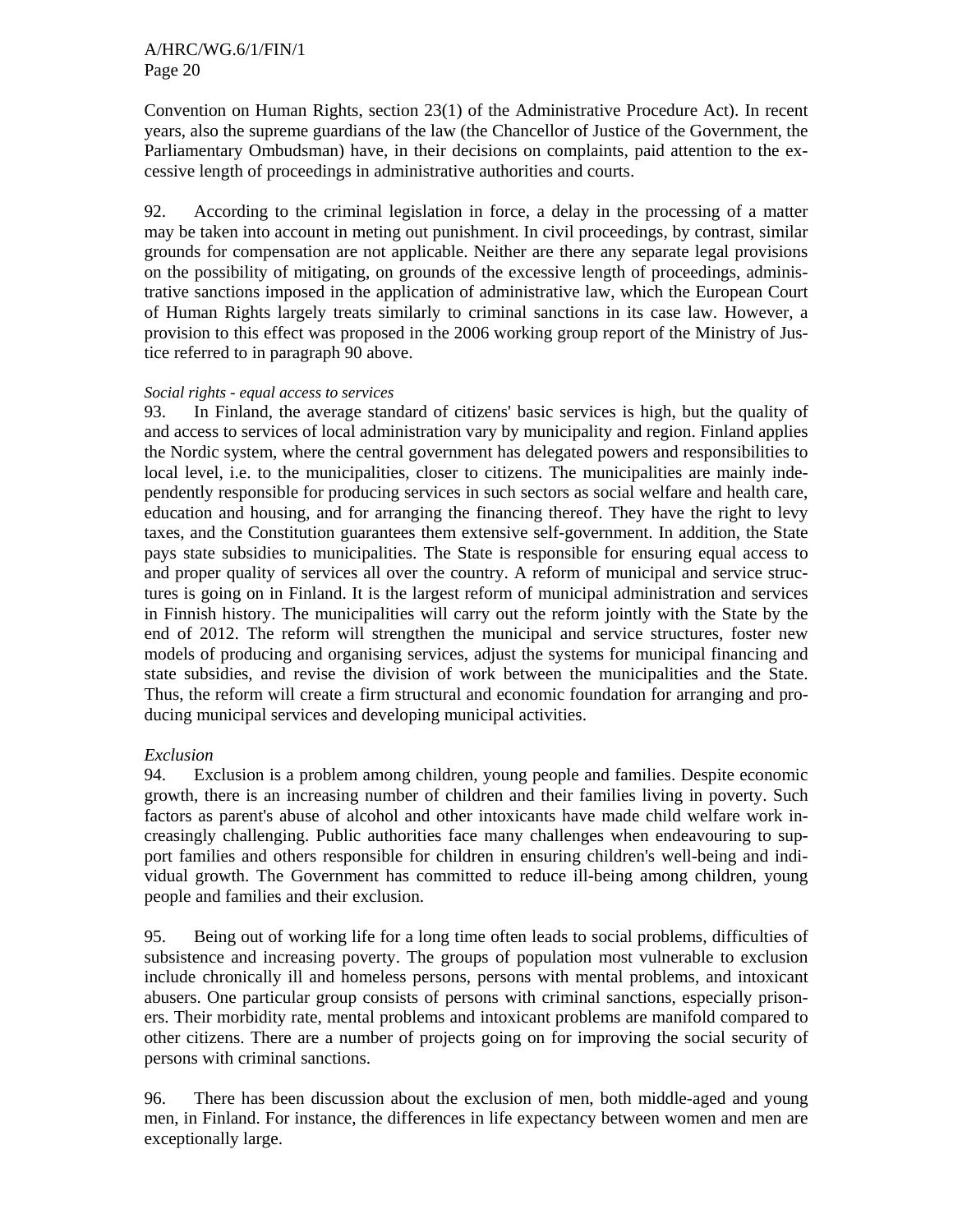97. The Government will strengthen the basic security of citizens and their everyday security, increase the effectiveness and diversity of services and increase human well-being. For the prevention of exclusion the Government will enhance measures to improve employment, subsistence and the quality and effectiveness of services. To prevent exclusion the Government aims to alleviate poverty among families with children, provide more preventive health care services for children and young people, increase services related to intoxicant abuse, mental health and child welfare, reduce the long-term need for income support, cut down long-term unemployment and the number of homeless persons, and strengthen preventive work for the elderly. The prevention of exclusion is one objective in all three intersectoral policy programmes of the Government.

## *Equality in working life*

98. In the near future, the Finnish labour market will be challenged by the ageing of population and threatening lack of labour force. The number of working age population will take a downward trend in the next few years, and at the same time the supply of labour force will decline by 20 000 persons from the current level. To increase the supply of labour force Finland needs to take measures to prolong work careers, increase the participation of persons now outside labour force in the labour market, and strongly increase work-related immigration.

99. Work-related immigration is increasing, and the Government aims to promote it by its own measures, for example by improving the opportunities of immigrants to integrate into Finnish society and working life. There will be an increasing number of persons from different cultures and backgrounds in the Finnish labour market. Making this diversity a resource is a major challenge and requires that all employees be treated equally and without discrimination. In practice, it must be ensured that immigrants are sufficiently integrated into society. Special attention must be paid to such things as the necessary education, incl. language teaching. Further, it is essential to ensure the integration of whole families by providing them with the necessary capacities to adapt themselves to Finnish working life and society in general. Special support is needed at different stages of transition (e.g. from school to work).

100. On 23 October 2007 the Ministry of the Interior set up a project to develop the system of residence permits for employed persons. The objective of this legislative project is to better serve the need to increase the immigration and attractiveness of foreign labour force. The legislative amendments will probably take effect in summer 2009. Moreover, an action plan on work-related immigration is under preparation.

101. For the functioning of the labour market and Finnish society it is vital to prevent the creation of two separate labour markets. It is important to prevent differentiation of duties and terms and conditions of work on the basis of employees' ethnic backgrounds. The strict supervision of the terms and conditions of work for foreign employees must continue. Campaigns to foster positive attitudes and tolerance must be changed into permanent operating models. In the preparation of the reform of non-discrimination legislation, issues of equality and prohibitions of discrimination are examined by taking account of the circumstances and needs prevailing in different sectors of life. Discrimination and equality in working life are among the central questions examined for the reform.

### *Awareness of human rights*

102. Finnish citizens are well aware of their basic rights and liberties. It is important to begin human rights education at school age in order to foster thinking that emphasises these rights. In Finland, the values underpinning basic education<sup>12</sup> include human rights, equality,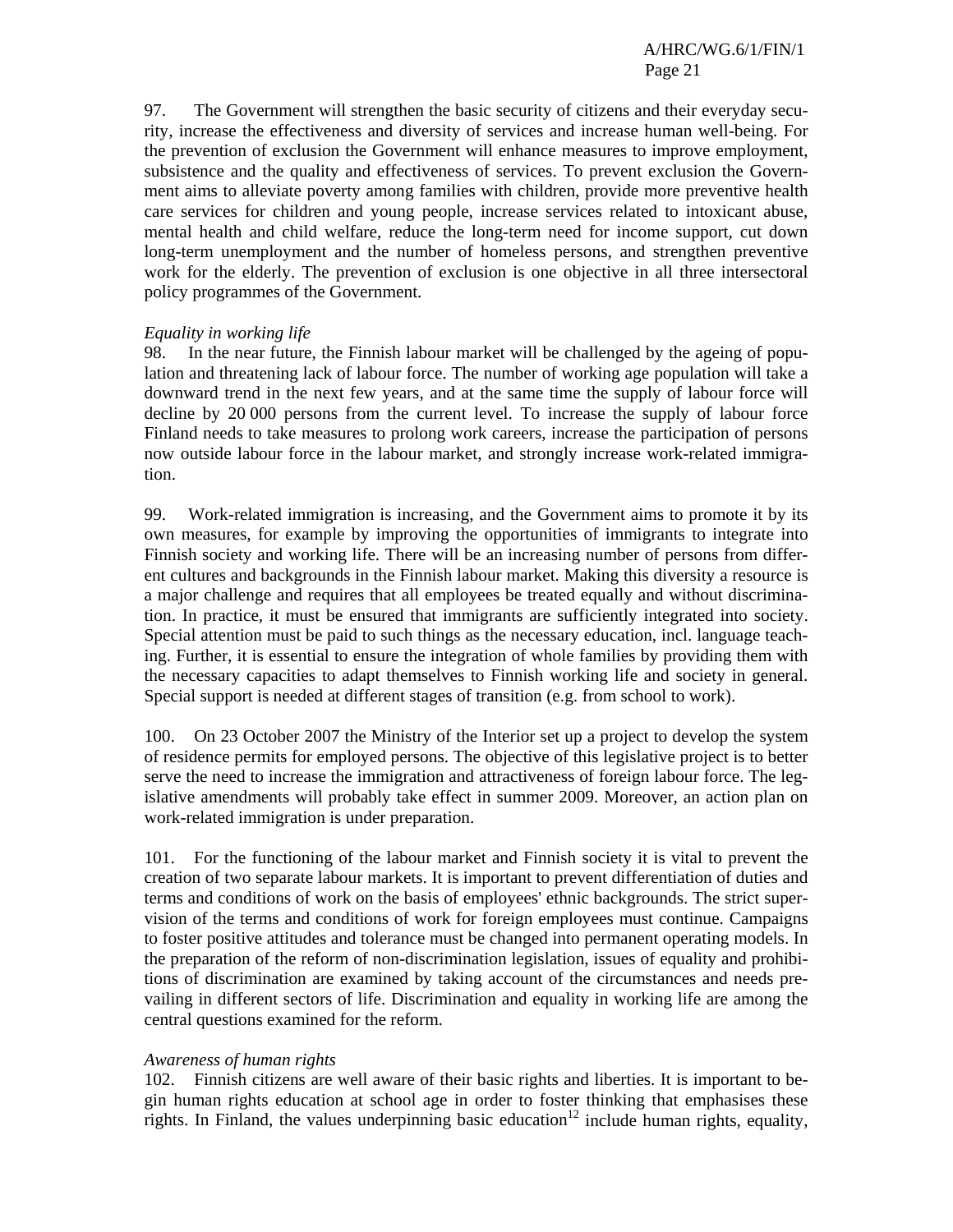democracy, natural diversity and viability of the environment, and the acceptance of cultural diversity. Basic education fosters the idea of community, responsibility and respect for individuals' rights and freedoms. All teaching must take account of national and local characteristics and the increasing diversity of Finnish culture, also increased by immigrants from different cultures. All teaching must foster tolerance and intercultural understanding. Local curricula for basic education must define the values of education in more detail. They must be reflected in the objectives and contents of teaching and everyday activities.

103. The Government will develop human rights education at different levels and with different themes. One example is citizenship education provided to conscripts during military service in order to raise awareness of violence.

104. Finland supports human rights research, particularly regarding issues prioritised in Finnish human rights policy. Non-governmental organisations play an important role in the promotion of human rights. The Government supports their publications and projects to raise awareness of human rights. The Ministry of Education, among others, regularly supports antiracist work, especially the work of non-governmental organisations. State subsidies have been granted to youth and early youth organisations for combating ethnic intolerance and xenophobia, both in their regular work and in separate projects.

# **E. COMMITMENTS**

105. The universality and indivisibility of human rights, the principle of non-discrimination, and transparency are the key principles in Finnish human rights policy. Finland's international human rights policy and the implementation of basic and human rights in Finland are interconnected.

106. The Finnish human rights philosophy is essentially based on the aim to ensure an equal implementation of rights irrespective of origin, gender, age, religion, opinion, disability, sexual orientation or the like.

107. The Government aims at effective national implementation of all provisions of human rights treaties binding on Finland. Constructive dialogue with the Treaty Monitoring Bodies will be fostered in the future, too. The participation of civil society in periodic reporting has become an established practice and will be continued and developed. Moreover, the Government will monitor the implementation of the Treaty Monitoring Bodies' concluding observations more efficiently.

108. Promoting economic, social and cultural rights is a special priority of the Government. Finland considers that civil and political rights, on one hand, and economic, social and cultural rights, on the other, cannot be separated from each other – let alone opposed against each other – , because they are interconnected in many ways. Challenges brought by globalisation have underlined the interconnection between different rights.

109. In respect of other commitments the Government refers to section D.2 of the present report. Challenges in the implementation of basic and human rights are, at the same time, future priorities. The areas of priority and commitments in Finnish human rights policy will be defined in more detail in the Government's human rights policy report under preparation. The conclusions and/or recommendations to be adopted on the basis of the Human Rights Council's universal periodic review and the monitoring of their implementation will be an important part of the report.